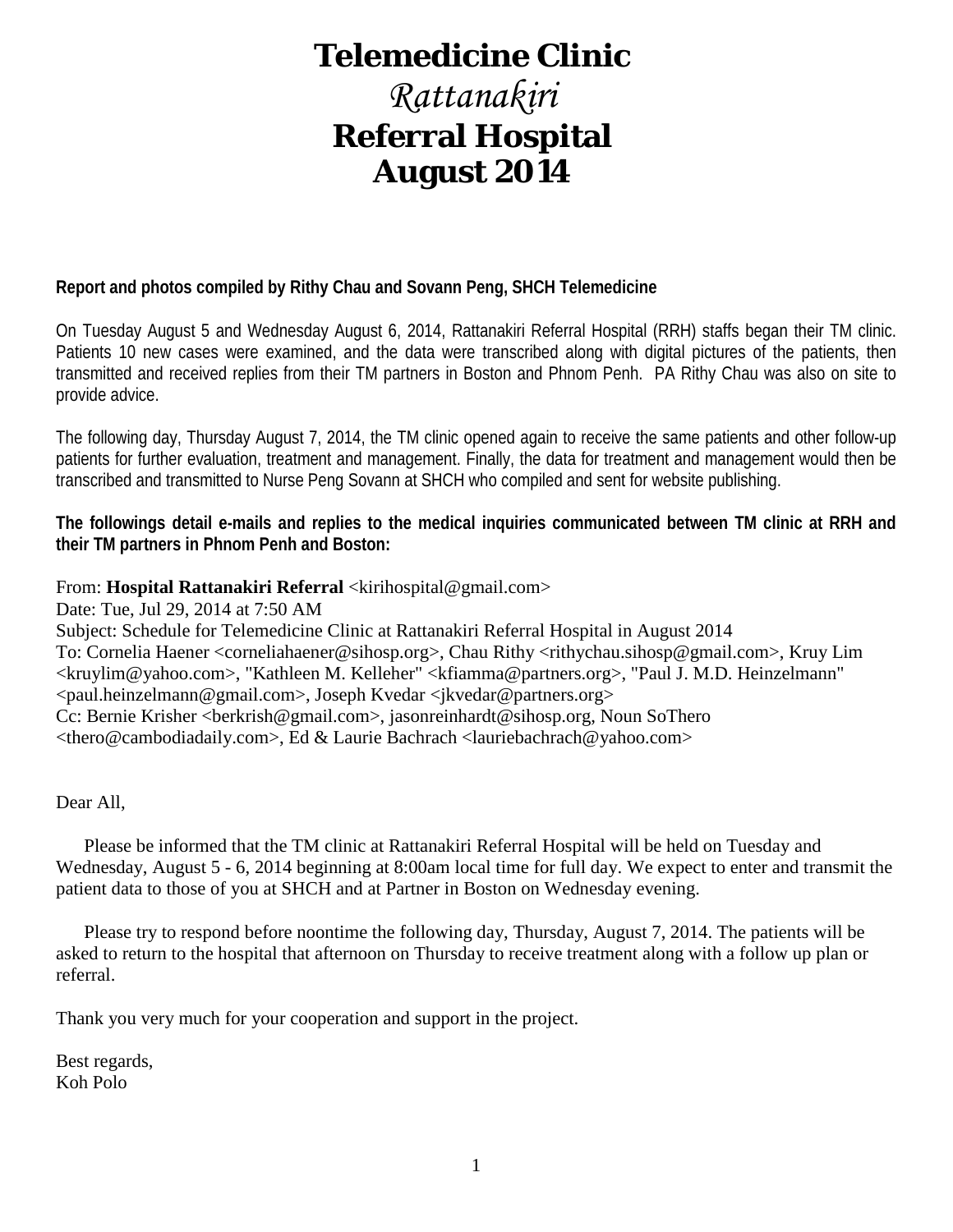From: **Hospital Rattanakiri Referral** <kirihospital@gmail.com>

Date: Wed, Aug 6, 2014 at 5:29 PM Subject: Rattanakiri TM Clinic August 2014, Case#1, BC#RK00467 To: Chau Rithy <rithychau.sihosp@gmail.com>, Kruy Lim <kruylim@yahoo.com>, "Kathleen M. Kelleher" <kfiamma@partners.org>, "Paul J. M.D. Heinzelmann" <paul.heinzelmann@gmail.com>, Joseph Kvedar <jkvedar@partners.org> Cc: Bernie Krisher <berkrish@gmail.com>, jasonreinhardt@sihosp.org, Noun SoThero <thero@cambodiadaily.com>, Ed & Laurie Bachrach <lauriebachrach@yahoo.com>

Dear all,

There are ten new cases for Rattanakiri TM clinic August 2014. This is case number one, BC#RK00467, 71F and photo.

Best regards, Polo/Sovann

# **Rattanakiri Referral Hospital Telemedicine Project**

### **Sihanouk Hospital Center of HOPE and Center for Connected Health**



### **Patient: BC#RK00467, 71F (Village III, Labansirk, Banlung, Rattanakiri)**

**Chief Complaint:** Fatigue and Polyuria x 3 years; Difficulty in swallowing x 3months

**HPI:** 71F presented with symptoms of fatigue, polyuria without polyphagia, polydypsia. One day, she became unconscious and was brought to private clinic

and diagnosed with DMII then she was treated with Glimepiride 2mg 1t po qd. In the following follow up day, Amlodipine 5mg 1t po qd, Alprasolam 0.5mg 1/2t qhs have been added to the treatment. In the past three months, she noticed of difficult in swallowing solid food without pain, nausea, vomiting. It associated with epigastric burning pain, and constipation. She got consult at private clinic and was treated with Omeprazole 20mg 1t po qhs, Glubosamine + Chonroitin 1t po bid. She denied of fever, SOB, chest pain, black or bloody stool, dysuria, hematuria, numbness/tingling.

**PMH/SH:** In February 2014, she noticed of difficulty in walking with pressure right hip pain, and got consultation at Calmette hospital in Phnom Penh, and diagnosed with right femoral head fracture. She got surgical treatment there.

**Family Hx:** No DMII, no HTN, no PTB

**Social Hx:** Tobacco chewing, No cig smoking, No EtOH

### **Medication:**

- 1. Glimepiride 2mg 1t po qd
- 2. Amlodipine 5mg 1t po qd
- 3. Alprasolam 0.5mg 1/2t po qhs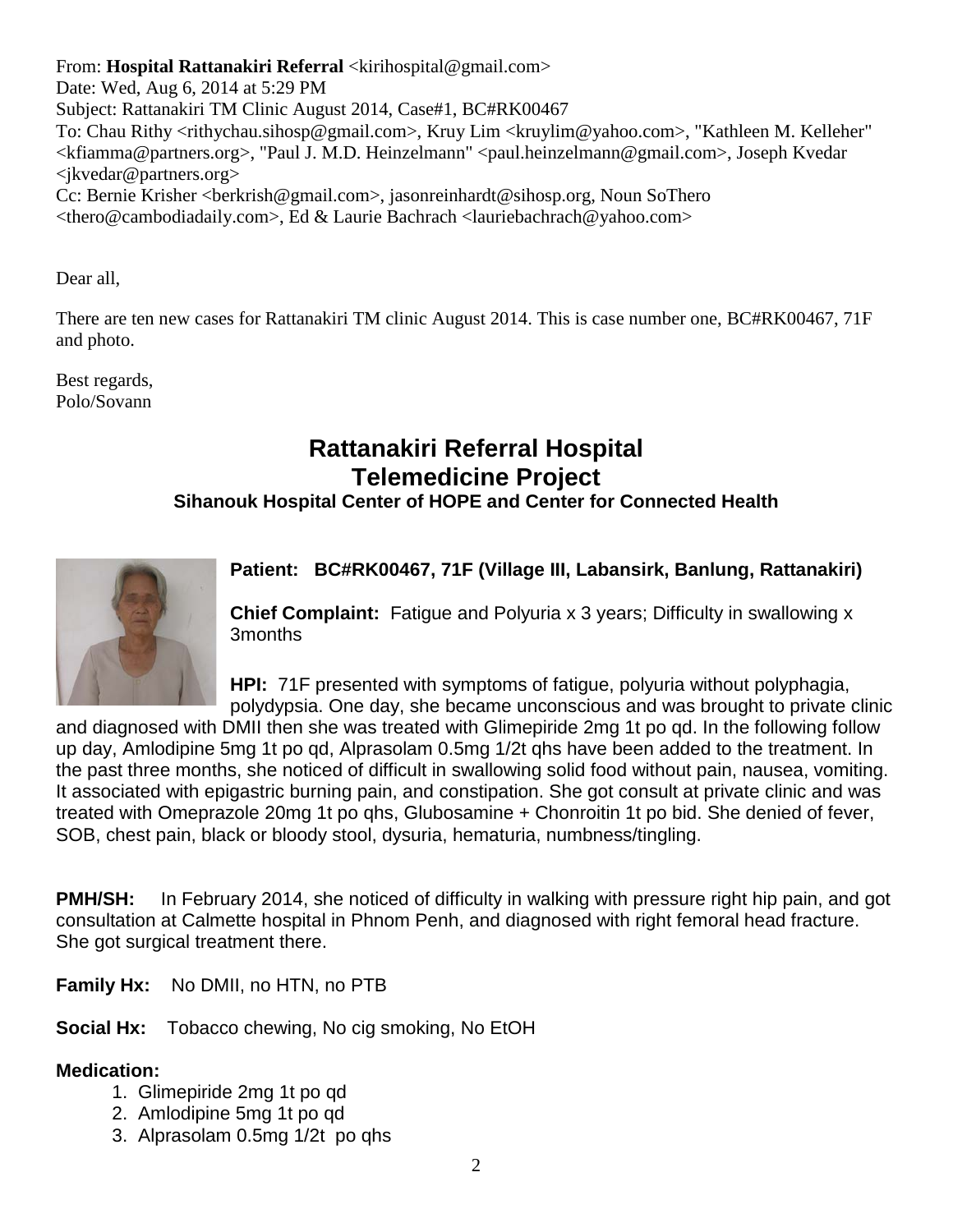- 4. Omeprazole 20mg 1t po qhs
- 5. Glubosamine + Chonroitin 1t po bid

**Allergies:** NKDA

**ROS:** Unremarkable

**PE:**

**Vital Signs: BP: 115/76 P: 87 RR: 18 T: 36.0<sup>o</sup> C Wt: 47kg** 

**General:** Look stable

**HEENT:** No orophareangeal lesion, pink conjunctive, no thyroid enlargement, no neck lymph node palpable, no JVD

**Chest:** CTA bilaterally, no rales, no rhonchi; H RRR, no murmur

**Abdomen:** Soft, no tender, no distension, (+) bowel sound, no surgical scar, no mass palpable, no abnormality detected with examination

**Right hip:** complete healed surgical scar about 12cm length

**Skin/Extremities:** No leg edema; no foot wound; positive dorsalis pedis and posterior tibial pulse

**MS/Neuro:** MS +5/5; motor and sensory intact; DTRs +2/4

### **Lab/Study:**

 August 5, 2014 FBS: 271mg/dl U/A: glucose 4+, no leukocyte, no protein, no blood

 August 6, 2014 FBS: 321mg/dl

### **Assessment:**

- 1. DMII
- 2. GI dysmotility?

### **Plan:**

- 1. Metformin 500mg 1t po bid
- 2. Omeprazole 20mg 1t po qhs
- 3. Metoclopramide 10mg 1t po qd x 10d
- 4. Educate on diabetic diet, foot care and regular exercise
- 5. Draw blood for Lyte, Creat, Glucose, TG, Tot chole, and HbA1C at SHCH

### **Comments/Notes: Do you agree with my assessment and plan?**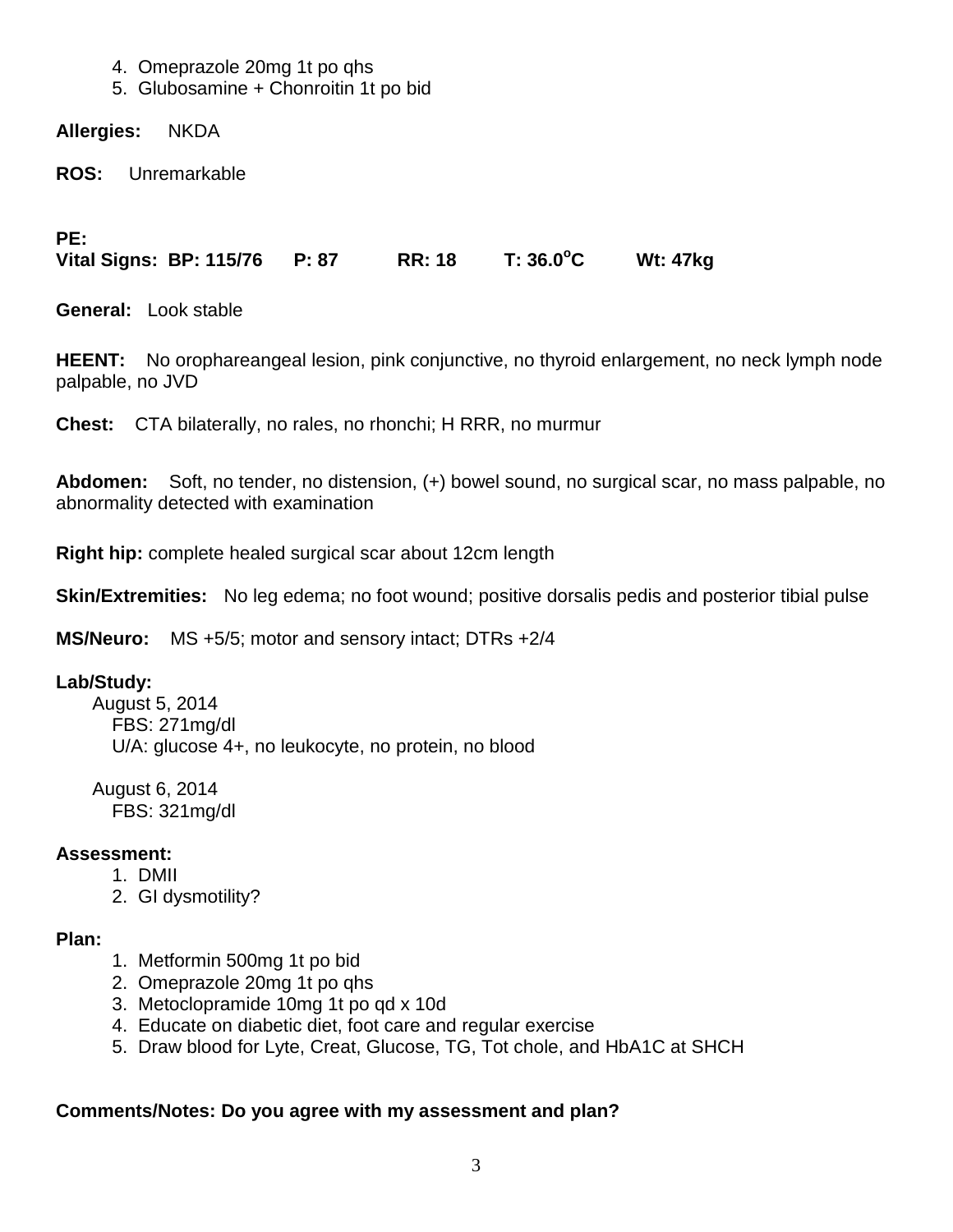### **Examined by: Nurse Sovann Peng Date: August 6, 2014**

Please send all replies to [kirihospital@gmail.com](mailto:kirihospital@gmail.com) and cc: to [rithychau.sihosp@gmail.com](mailto:rithychau.sihosp@gmail.com)

*The information transmitted in this e-mail is intended only for the person or entity to which it is addressed and may contain confidential and/or privileged*  material. Any review, retransmission, dissemination or other use of or taking of any action in reliance upon, this information by persons or entities other *than the intended recipient is prohibited. If you received this e-mail in error, please contact the sender and delete material from any computer.*

**From:** Fiamma, [Kathleen M.](mailto:KFIAMMA@PARTNERS.ORG) **To:** [Robib Telemedicine](mailto:robibtelemed@gmail.com) **Cc:** [MPH MHS PA-C Rithy Chau](mailto:rithychau@sihosp.org) **Sent:** Thursday, August 07, 2014 9:28 AM **Subject:** Fwd: Rattanakiri TM Clinic August 2014, Case#1, BC#RK00467

#### Agree with assessment and plan

Obviously have to be concerned about anatomical issues at the base of the esophagus as well: Barrett's and Zencker's and esophageal malignancy

Leslie Fang, MD

### From: Hospital Rattanakiri Referral <kirihospital@gmail.com>

Date: Wed, Aug 6, 2014 at 5:34 PM Subject: Rattanakiri TM clinic August 2014, Case#2, NS#RK00468 To: Kruy Lim <kruylim@yahoo.com>, "Kathleen M. Kelleher" <kfiamma@partners.org>, "Paul J. M.D. Heinzelmann" <paul.heinzelmann@gmail.com>, Joseph Kvedar <jkvedar@partners.org>, Chau Rithy  $\langle$ rithychau.sihosp@gmail.com> Cc: Bernie Krisher <berkrish@gmail.com>, jasonreinhardt@sihosp.org, Noun SoThero <thero@cambodiadaily.com>, Ed & Laurie Bachrach <lauriebachrach@yahoo.com>

Dear all,

This is case number 2, NS#RK00468, 55F and photos.

Best regards, Polo/Sovann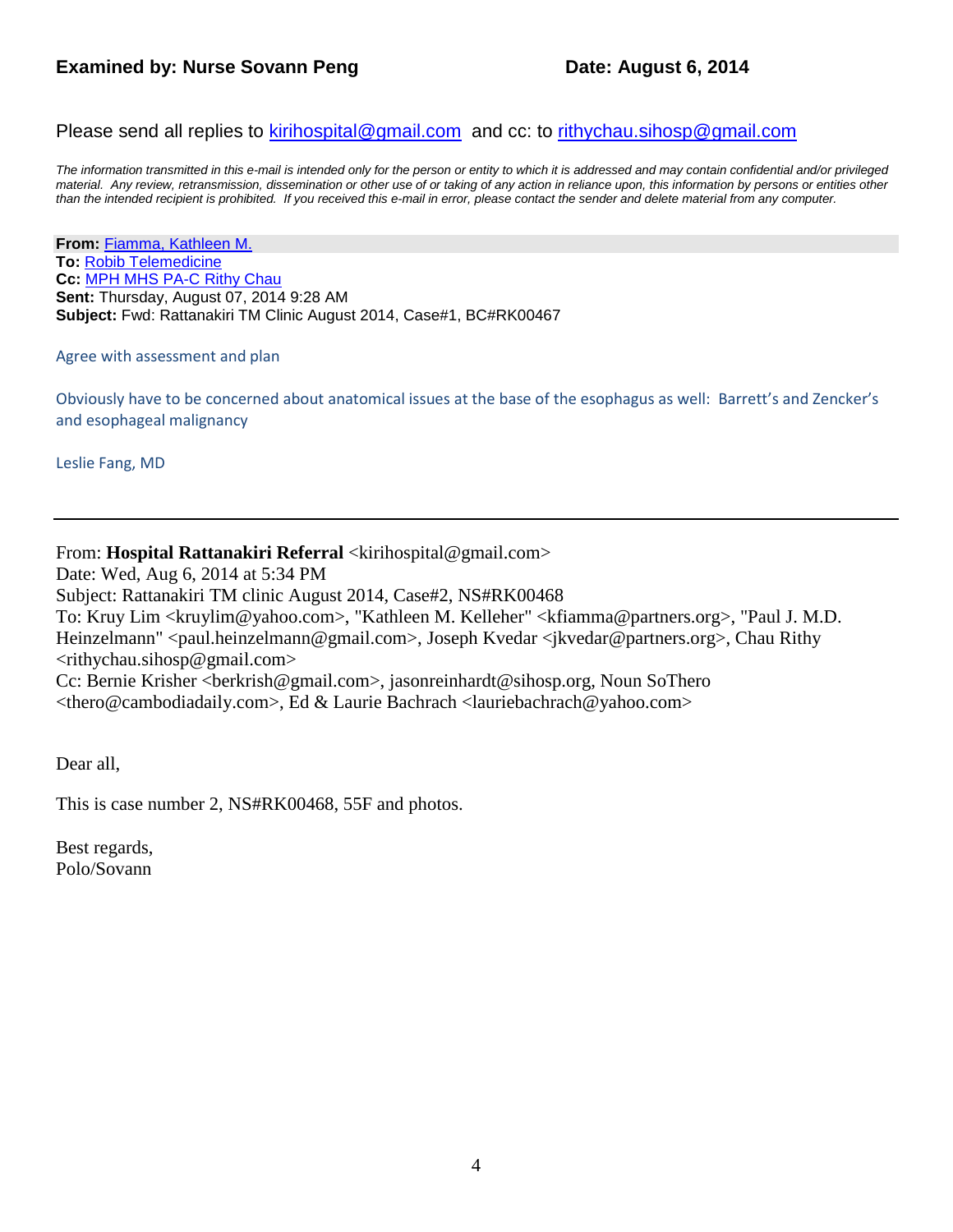## **Rattanakiri Referral Hospital Telemedicine Project Sihanouk Hospital Center of HOPE and Center for Connected Health**



**Patient: NS#RK00468, 55F (Village I, Trapang Chres, Kon Mom, Rattanakiri)**

**Chief Complaint:** Dizziness and diaphoresis x 5months

**HPI:** 55F, farmer, with past history of right knee pain, swelling, stiffness. She got consult and treatment from private clinic with several kinds of unknown name medicine bid. A few months later, she presented with symptoms of dizziness and

blurred vision, diaphoresis, cool extremity. She went to consult at private clinic, blood sugar 246mg/dl and treated with Antidiabetic drug 1t po qd. About two weeks after, blood sugar check was 127mg/dl.

**PMH/SH:** Right knee pain in 2013 with unknown name medicine for pain relief

**Family Hx:** No DMII, no HTN

**Social Hx:** No cig smoking, No EtOH

**Medication:** 

Antidiabetic drug 1t qd

**Allergies:** NKDA

**ROS:** 5y post menopause; Epigastric burning pain, radiated to the back, worse when hungry and full eating, no blood/black stool

### **PE:**

**Vital Signs: BP: 119/85 P: 98 RR: 18 T: 36.5<sup>o</sup> C Wt: kg** 

**General:** Look stable

**HEENT:** No orophareangeal lesion, pink conjunctive, no thyroid enlargement, no neck lymph node palpable, no JVD

**Chest:** CTA bilaterally, no rales, no rhonchi; H RRR, no murmur

**Abdomen:** Soft, no tender, no distension, (+) bowel sound, no surgical scar, no mass palpable, no abdominal bruit

**Skin/Extremities:** No leg edema; no foot wound; positive dorsalis pedis and posterior tibial pulse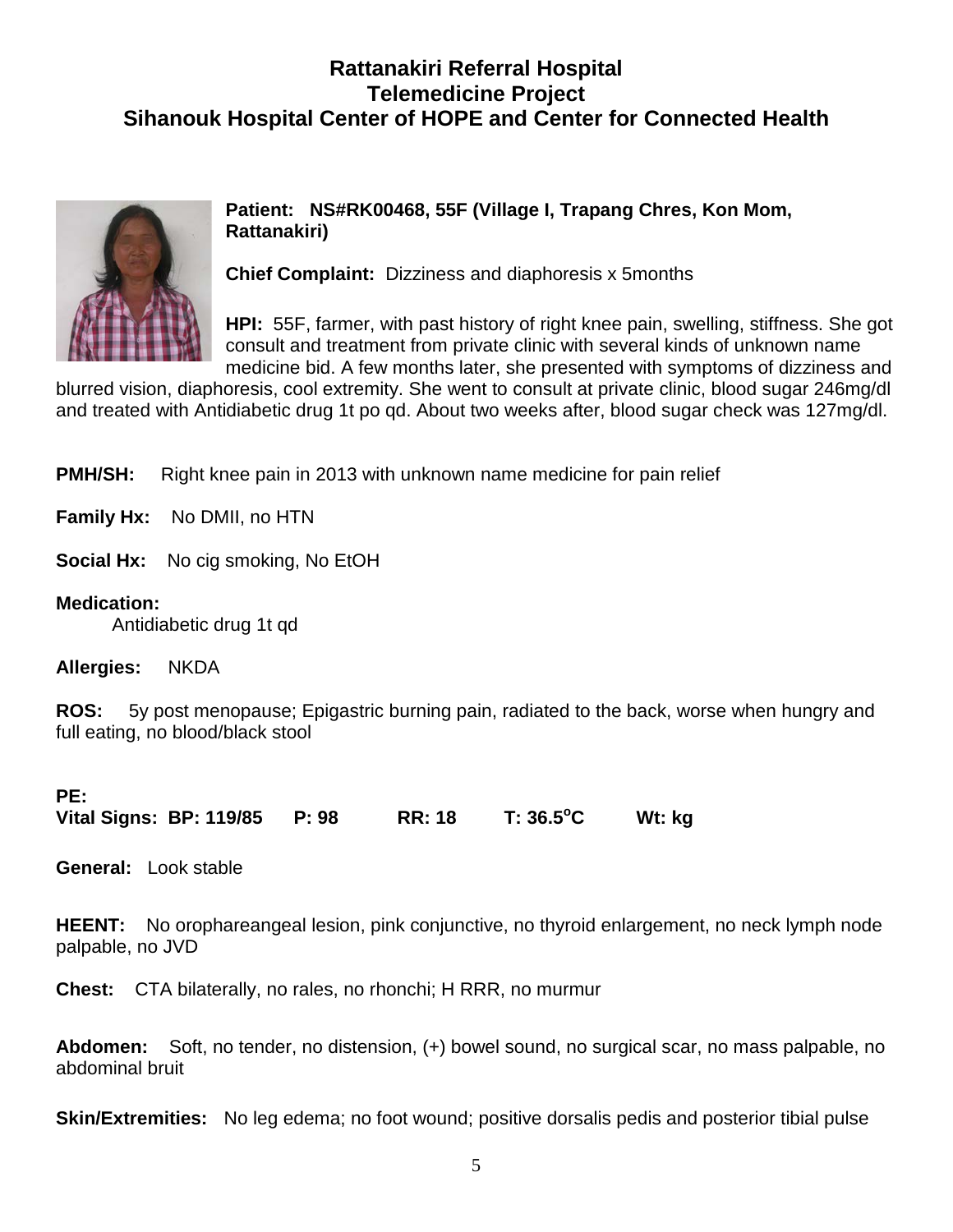**MS/Neuro:** MS +5/5; motor and sensory intact; DTRs +2/4, normal gait

### **Lab/Study:**

 August 5, 2014 FBS: 159mg/dl U/A: leukocyte 2+, no glucose, no protein, no blood

 August 6, 2014 RBS: 230mg/dl

### **Assessment:**

- 1. DMII
	- 2. UTI
	- 3. Dyspepsia

### **Plan:**

- 1. Metformin 500mg 1t po bid
- 2. Ciprofloxacin 200mg 2t po bid x 5d
- 3. Ranitidine 150mg 1t po qhs for one month
- 4. Educate on diabetic diet, foot care and regular exercise
- 5. Draw blood for Lyte, Creat, Glucose, TG, Tot chole, and HbA1C at SHCH

### **Comments/Notes: Do you agree with my assessment and plan?**

### **Examined by: Nurse Sovann Peng Date: August 6, 2014**

Please send all replies to [kirihospital@gmail.com](mailto:kirihospital@gmail.com) and cc: to [rithychau.sihosp@gmail.com](mailto:rithychau.sihosp@gmail.com)

*The information transmitted in this e-mail is intended only for the person or entity to which it is addressed and may contain confidential and/or privileged material. Any review, retransmission, dissemination or other use of or taking of any action in reliance upon, this information by persons or entities other than the intended recipient is prohibited. If you received this e-mail in error, please contact the sender and delete material from any computer.*

**From:** [Fiamma, Kathleen M.](mailto:KFIAMMA@PARTNERS.ORG) **To:** [Robib Telemedicine](mailto:robibtelemed@gmail.com) **Cc:** [MPH MHS PA-C Rithy Chau](mailto:rithychau@sihosp.org) **Sent:** Thursday, August 07, 2014 9:30 AM **Subject:** Fwd: Rattanakiri TM clinic August 2014, Case#2, NS#RK00468

Agree completely with assessment and plan

Pay particular attention to renal function since she appears to be on ananti-inflammatory for her knee

Leslie Fang, MD

### From: **Hospital Rattanakiri Referral** <kirihospital@gmail.com>

Date: Wed, Aug 6, 2014 at 5:37 PM Subject: Rattanakiri TM Clinic August 2014, Case#3, MT#RK00469, 21F To: Cornelia Haener <corneliahaener@sihosp.org>, "Kathleen M. Kelleher" <kfiamma@partners.org>, "Paul J.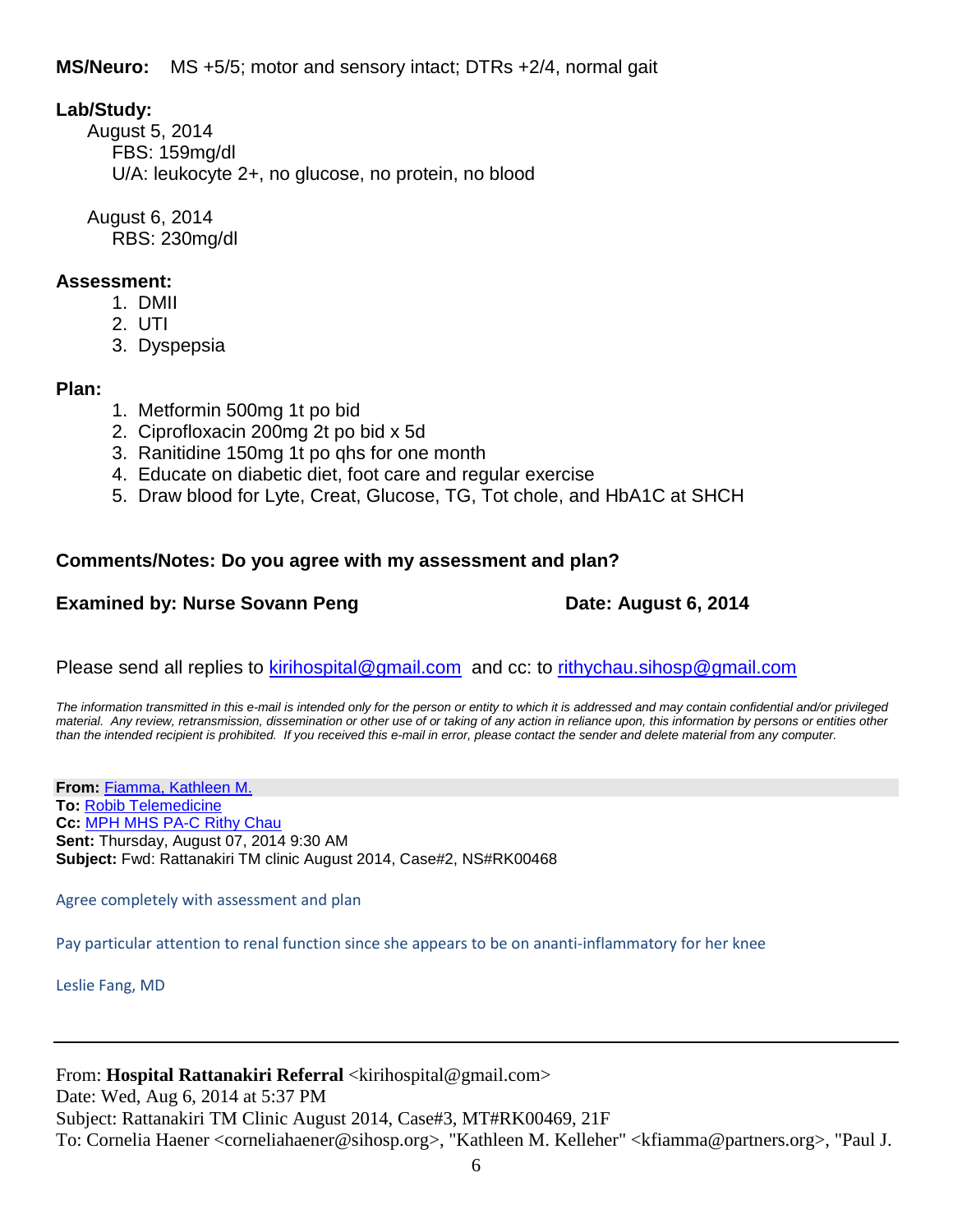M.D. Heinzelmann" <paul.heinzelmann@gmail.com>, Joseph Kvedar <jkvedar@partners.org>, Chau Rithy <rithychau.sihosp@gmail.com>, Kruy Lim <kruylim@yahoo.com> Cc: Bernie Krisher <berkrish@gmail.com>, jasonreinhardt@sihosp.org, Noun SoThero <thero@cambodiadaily.com>, Ed & Laurie Bachrach <lauriebachrach@yahoo.com>

Dear all,

This is case number 3, MT#RK00469, 21F and photos.

Best regards, Polo/Sovann

### **Rattanakiri Referral Hospital Telemedicine Project Sihanouk Hospital Center of HOPE and Center for Connected Health**



**Patient: MT#RK00469, 21F (Village I, Trapang Chres, Kon Mom, Rattanakiri)**

**Chief Complaint:** Lower back pain x 1y

**HPI:** 21F, 11 grade student, was hit by car and brought to referral hospital. She has been awake from unconscious in six hours after accident and noticed of HA, vomiting and lower back pain. Her family brought her to hospital in Viet Nam and

admitted her there for one month for investigation then discharged without surgical intervention. She denied lower extremities numbness/tingling, urine or stool incontinence but still complained of lower back pain.

**PMH/SH:** Unremarkable

**Family Hx:** No DMII, no HTN, no PTB

**Social Hx:** No cig smoking, No EtOH

- **Medication:** Pain killer prn
- **Allergies:** NKDA
- **ROS:** LMP on August 3, 2014, regular period



### **PE:**

**Vital Signs: BP: 101/68 P: 65 RR: 18 T: 36.2<sup>o</sup>**

**C Wt: 52kg** 

**General:** Look stable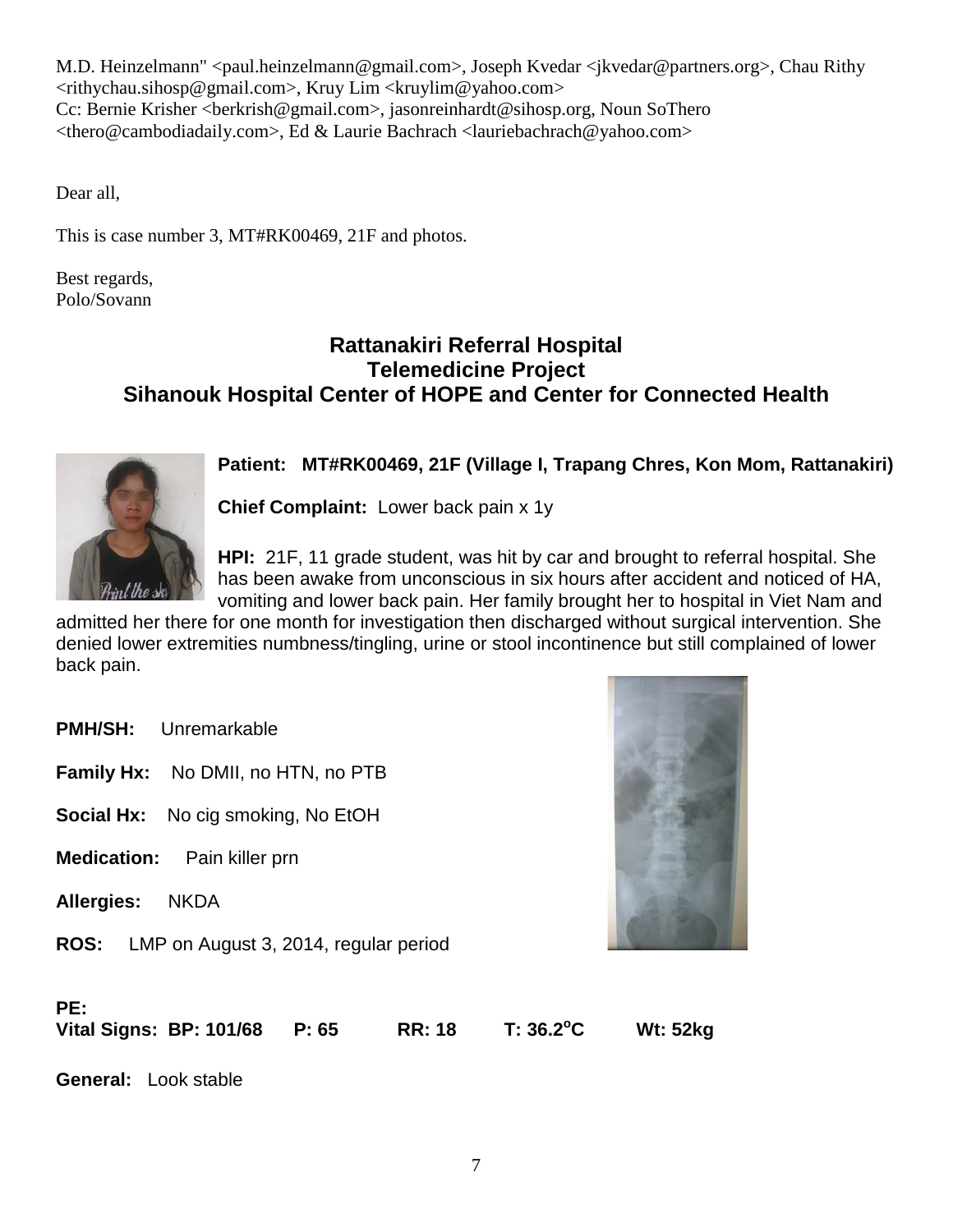**HEENT:** No orophareangeal lesion, pink conjunctive, no thyroid enlargement, no neck lymph node palpable, no JVD

**Chest:** CTA bilaterally, no rales, no rhonchi; H RRR, no murmur

**Abdomen:** Soft, no tender, no distension, (+) bowel sound, no surgical scar, no mass palpable, no abnormality detected with examination

**Back exam:** Patient can flex and extend the back, No deformity, no tender noted

**Skin/Extremities:** No leg edema; no foot wound; positive dorsalis pedis and posterior tibial pulse

**MS/Neuro:** MS +5/5; motor and sensory intact; DTRs +2/4

### **Lab/Study:**

Spine x-ray attached

### **Assessment:**

1. Lower back strain/sprain post trauma

### **Plan:**

- 1. Paracetamol 500mg 1-2t po qid prn
- 2. Physiotherapy

### **Comments/Notes: Do you agree with my assessment and plan?**

**Examined by: Nurse Sovann Peng Date: August 6, 2014** 

Please send all replies to [kirihospital@gmail.com](mailto:kirihospital@gmail.com) and cc: to [rithychau.sihosp@gmail.com](mailto:rithychau.sihosp@gmail.com)

The information transmitted in this e-mail is intended only for the person or entity to which it is addressed and may contain confidential and/or privileged *material. Any review, retransmission, dissemination or other use of or taking of any action in reliance upon, this information by persons or entities other than the intended recipient is prohibited. If you received this e-mail in error, please contact the sender and delete material from any computer.*

From: Patel, Dinesh, M.D. < DGPATEL@mgh.harvard.edu> Date: Thu, Aug 7, 2014 at 6:41 PM Subject: Rattanakiri TM Clinic August 2014, Case#3, MT#RK00469, 21F To: "Fiamma, Kathleen M." <KFIAMMA@partners.org> Cc: "kirihospital@gmail.com" <kirihospital@gmail.com>, "rithychau.sihosp@gmail.com" <rithychau.sihosp@gmail.com>

Sovann Peng

Thank you

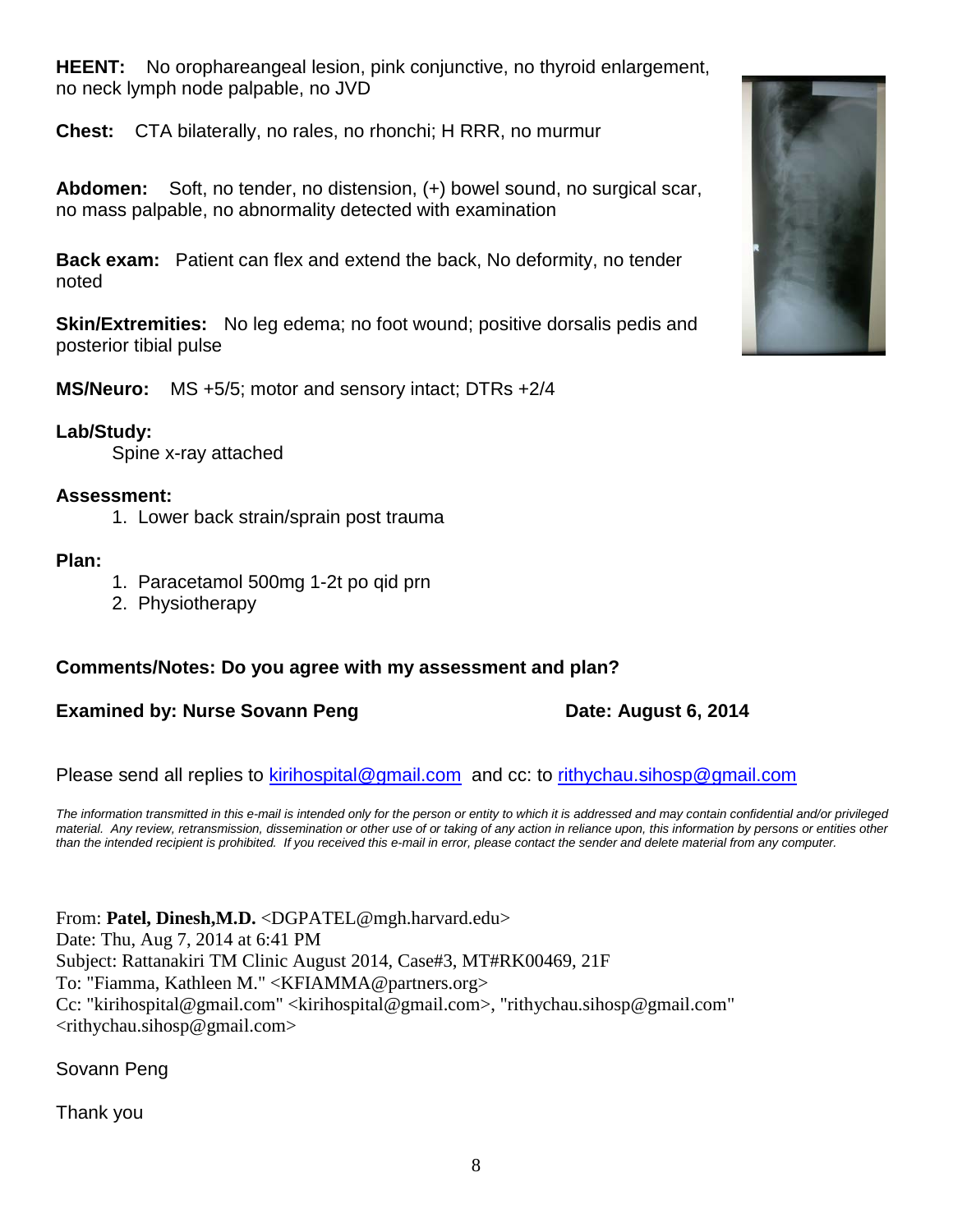### You have done well treating her

I did not see any thing special on X rays except that she keeps her back muscles in spasms as Xrays shows straight spine

Since her neurological exam is normal and has been for long time you should start exercises

As a general reference I am sending you exercises but you can get from Google or any web search

Of course if things do not get better do let us know

Best wishes

Dinesh

Dr. Dinesh Patel, M.D. Chief of Arthroscopic Surgery Associate Clinical Professor Harvard Medical School Massachusetts General Hospital Yawkey 3G-3053 Boston, MA 02114 [617-726-3555](tel:617-726-3555) (Office) [617-726-5349](tel:617-726-5349) (Fax) [dgpatel@partners.org](mailto:dgpatel@partners.org)

[dgpatel@mgh.harvard.edu](mailto:dgpatel@mgh.harvard.edu)

### From: **Hospital Rattanakiri Referral** <kirihospital@gmail.com>

Date: Wed, Aug 6, 2014 at 5:38 PM Subject: Rattanakiri TM clinic August 2014, Case#4, KY#RK00470, 29M To: "Kathleen M. Kelleher" <kfiamma@partners.org>, "Paul J. M.D. Heinzelmann" <paul.heinzelmann@gmail.com>, Joseph Kvedar <jkvedar@partners.org>, Chau Rithy <rithychau.sihosp@gmail.com>, Kruy Lim <kruylim@yahoo.com> Cc: Bernie Krisher <berkrish@gmail.com>, jasonreinhardt@sihosp.org, Noun SoThero <thero@cambodiadaily.com>, Ed & Laurie Bachrach <lauriebachrach@yahoo.com>

Dear all,

This is case number 4, KY#RK00470, 29M and photos.

Best regards, Polo/Sovann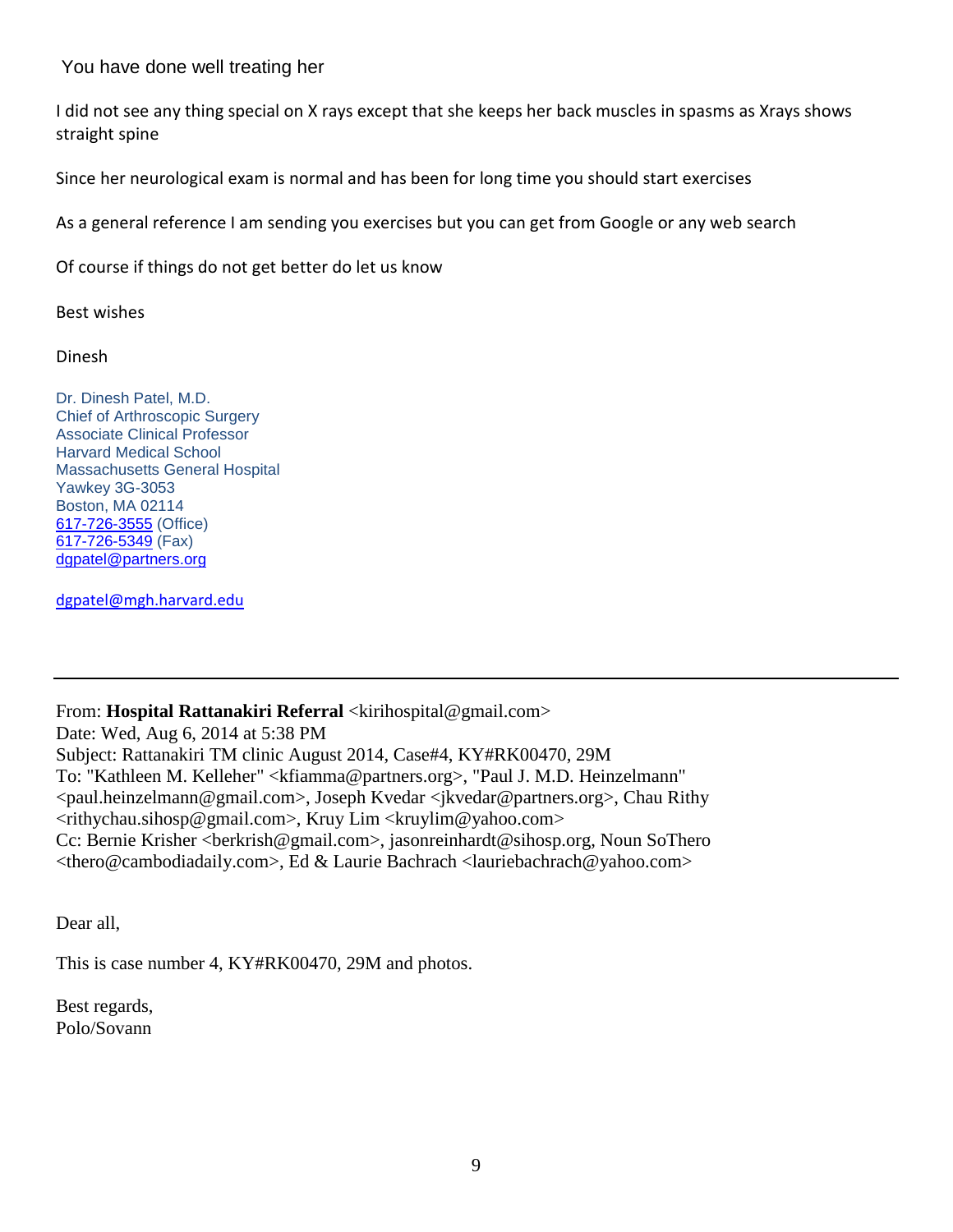## **Rattanakiri Referral Hospital Telemedicine Project Sihanouk Hospital Center of HOPE and Center for Connected Health**



### **Patient: KY#RK00470, 29M (Kalai II Village, Kalai, Ochum, Rattanakiri)**

**Chief Complaint:** Fatigue and weight loss x 5 months

**HPI:** 29M, farmer, presented with fatigue, polyuria, polydypsia, polyphagia, and weight loss 10kg in five months. He went to consult at private clinic and treated with few kinds of medicine bid (unknown name) for about two weeks but the symptoms still persist until now. He denied of fever, SOB, chest pain, diaphorsis,

syncope, nausea, vomiting, extremity numbness/tinging, dysuria, hematuria, edema.

|                             | <b>PMH/SH:</b> Unremarkable |                                           |                                                                  |                 |  |
|-----------------------------|-----------------------------|-------------------------------------------|------------------------------------------------------------------|-----------------|--|
|                             |                             | <b>Family Hx:</b> No DMII, no HTN, no PTB |                                                                  |                 |  |
|                             |                             |                                           | <b>Social Hx:</b> Smoking 5cig/day x 3y; Casual alcohol drinking |                 |  |
| <b>Medication:</b>          |                             |                                           |                                                                  |                 |  |
| Allergies: NKDA             |                             |                                           |                                                                  |                 |  |
| <b>ROS:</b> Unremarkable    |                             |                                           |                                                                  |                 |  |
| PE:                         |                             |                                           | Vital Signs: BP: 93/63  P: 69  RR: 18  T: 36.2°C                 | <b>Wt: 35kg</b> |  |
| <b>General:</b> Look stable |                             |                                           |                                                                  |                 |  |

**HEENT:** No orophareangeal lesion, pink conjunctive, no thyroid enlargement, no neck lymph node palpable, no JVD

**Chest:** CTA bilaterally, no rales, no rhonchi; H RRR, no murmur

**Abdomen:** Soft, no tender, no distension, (+) bowel sound, no surgical scar, no mass palpable, no abnormality detected with examination

**Skin/Extremities:** No leg edema; no foot wound; positive dorsalis pedis and posterior tibial pulse

**MS/Neuro:** MS +5/5; motor and sensory intact; DTRs +2/4; normal gait

### **Lab/Study:**

August 5, 2014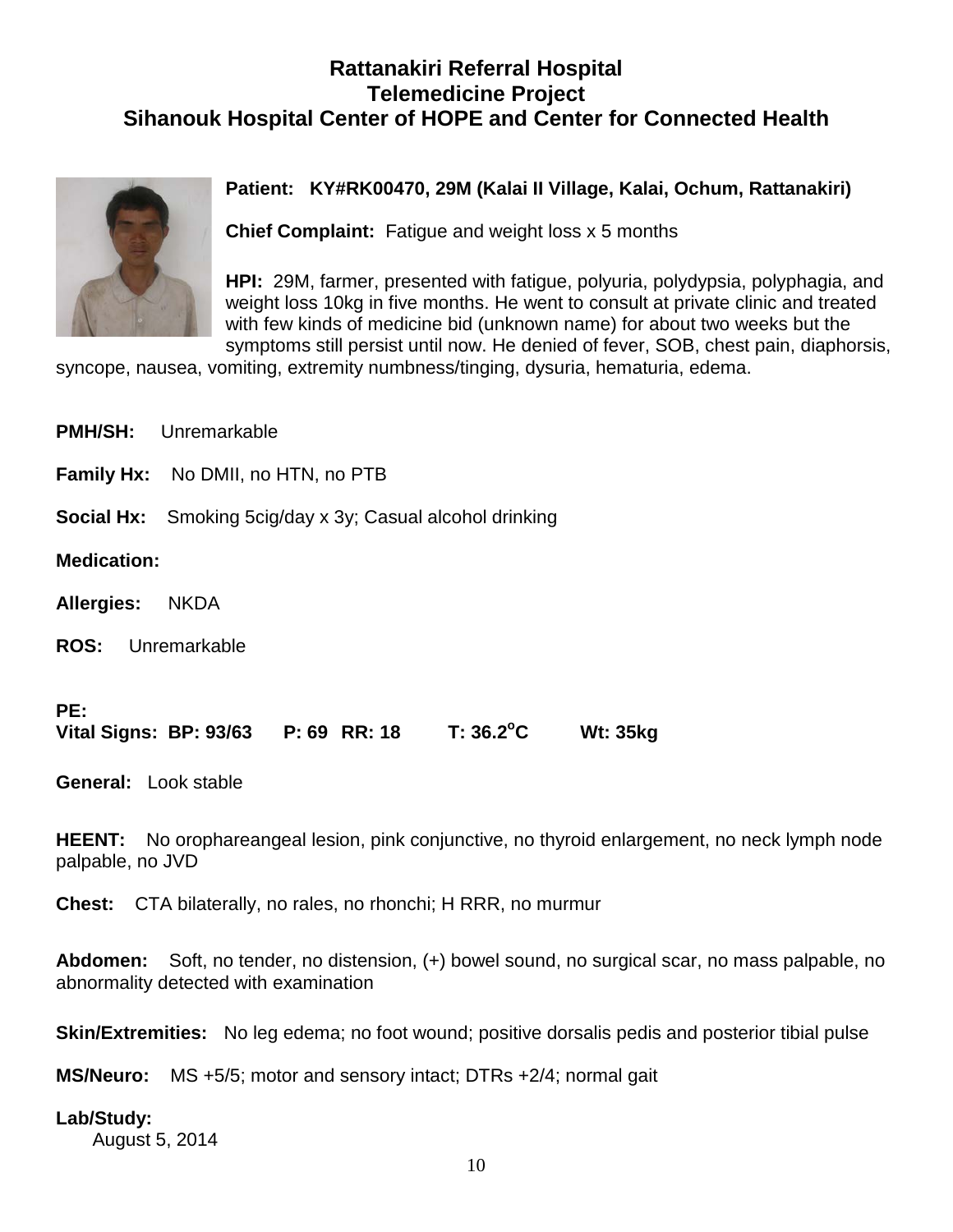FBS: 406mg/dl U/A: glucose 4+, no leukocyte, no protein, no blood

 August 6, 2014 FBS: 447mg/dl

### **Assessment:**

1. DMII

### **Plan:**

- 1. Metformin 500mg 1t po bid
- 2. Glibenclamide 5mg 1t po bid
- 3. Educate on diabetic diet, foot care and regular exercise
- 4. Draw blood for Lyte, Creat, Glucose, TG, Tot chole, and HbA1C at SHCH

### **Comments/Notes: Do you agree with my assessment and plan?**

### **Examined by: Nurse Sovann Peng Date: August 6, 2014**

Please send all replies to [kirihospital@gmail.com](mailto:kirihospital@gmail.com) and cc: to [rithychau.sihosp@gmail.com](mailto:rithychau.sihosp@gmail.com)

*The information transmitted in this e-mail is intended only for the person or entity to which it is addressed and may contain confidential and/or privileged material. Any review, retransmission, dissemination or other use of or taking of any action in reliance upon, this information by persons or entities other than the intended recipient is prohibited. If you received this e-mail in error, please contact the sender and delete material from any computer.*

From: **Paul Heinzelmann** <paul.heinzelmann@gmail.com>

Date: Thu, Aug 7, 2014 at 9:47 AM Subject: Re: FW: Rattanakiri TM clinic August 2014, Case#4, KY#RK00470, 29M To: "Fiamma, Kathleen M." <KFIAMMA@partners.org>, Hospital Rattanakiri Referral <kirihospital@gmail.com>, "rithychau.sihosp" <rithychau.sihosp@gmail.com>

Sovann,

I agree with your assessment (I assume no ketones were present in the urine)

Be careful with using 2 hypoglycemic meds together, as the risk for significant hypoglycemia is there, and if it happens, he may no longer trust those medications and decide to stop them altogether. So I would educate about possible hypoglycemia as well the other things you mention. Ideally you might start with just the metformin alone, and adjust that as needed. I agree with the blood work.

Nice job! Your intervention will really help this young man. He should be seen in follow up at the next visit to Rattanakiri.

Paul Heinzelmann, MD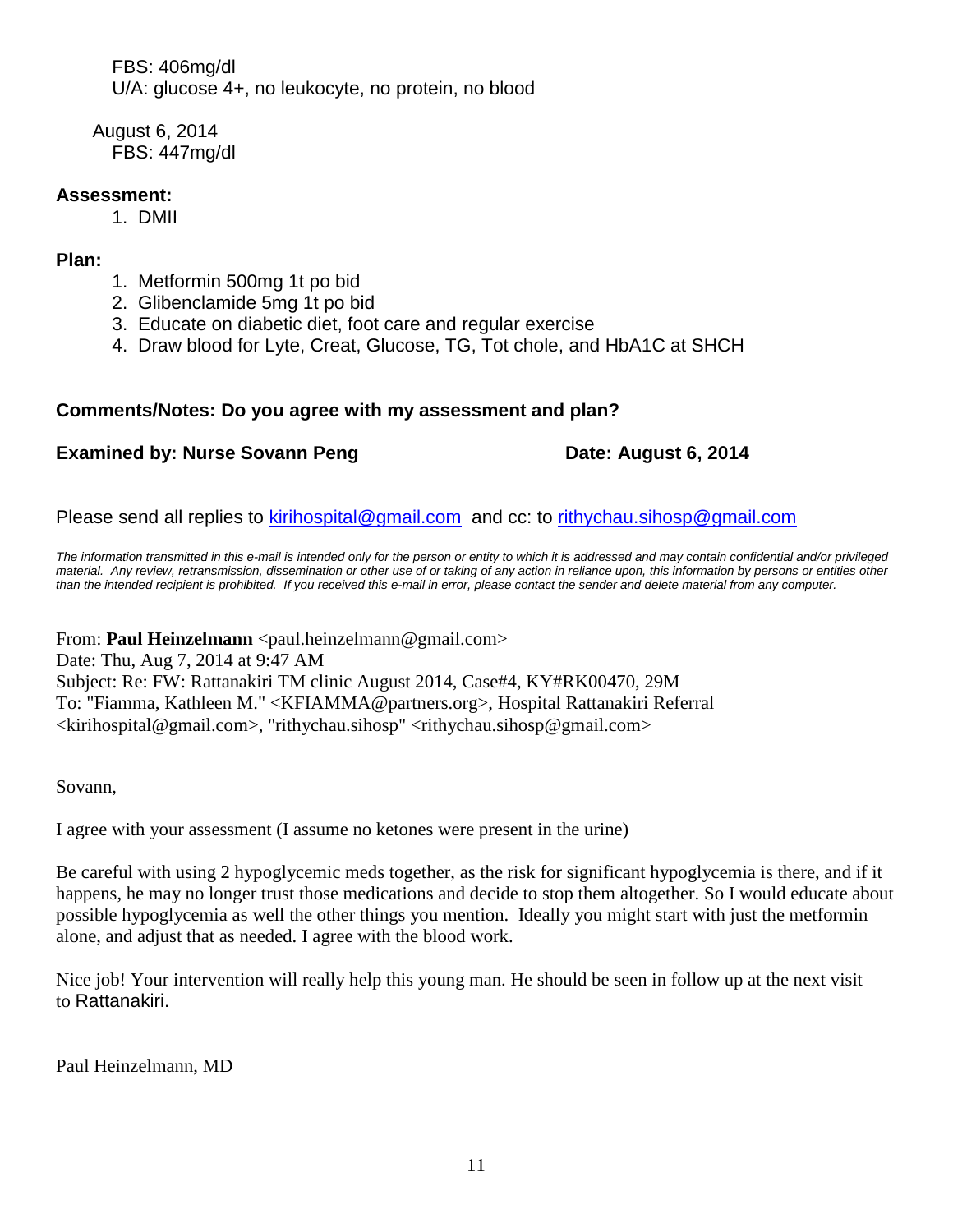From: **Paul Heinzelmann** <paul.heinzelmann@gmail.com> Date: Thu, Aug 7, 2014 at 9:51 PM Subject: Re: FW: Rattanakiri TM clinic August 2014, Case#4, KY#RK00470, 29M To: "Fiamma, Kathleen M." <KFIAMMA@partners.org>, Hospital Rattanakiri Referral <kirihospital@gmail.com>, "rithychau.sihosp" <rithychau.sihosp@gmail.com>

As I wonder this again, make sure he's not in diabetic ketoacidosis! ex DM type I

Can you test for ketones?

This will likely require hospitalization, fluid rehydration, electrolyte monitoring, insulin.

Paul Heinzelmann, MD

From: **Hospital Rattanakiri Referral** <kirihospital@gmail.com> Date: Fri, Aug 8, 2014 at 5:41 AM Subject: Re: FW: Rattanakiri TM clinic August 2014, Case#4, KY#RK00470, 29M To: Paul Heinzelmann <paul.heinzelmann@gmail.com>

Dear Paul,

He has no Ketone in his urine analysis. In next follow up, if he is not well response or control with oral antidiabetic drug, he will be referred to Phnom Penh for further management, maybe Insulin.

Best regards, Sovann

From: **Paul Heinzelmann** <paul.heinzelmann@gmail.com> Date: Sat, Aug 9, 2014 at 12:58 AM Subject: Re: FW: Rattanakiri TM clinic August 2014, Case#4, KY#RK00470, 29M To: Hospital Rattanakiri Referral <kirihospital@gmail.com>

Thank you.

You and Rithy are doing great work Sovann.

Paul Heinzelmann, MD

From: Hospital Rattanakiri Referral <kirihospital@gmail.com>

Date: Wed, Aug 6, 2014 at 5:40 PM

To: "Paul J. M.D. Heinzelmann" <paul.heinzelmann@gmail.com>, Joseph Kvedar <jkvedar@partners.org>, Chau Rithy <rithychau.sihosp@gmail.com>, Kruy Lim <kruylim@yahoo.com>, "Kathleen M. Kelleher"  $\langle k$ fiamma@partners.org $>$ 

Cc: Bernie Krisher <berkrish@gmail.com>, jasonreinhardt@sihosp.org, Noun SoThero

Subject: Rattanakiri TM Clinic August 2014, Case#5, US#RK00471, 55F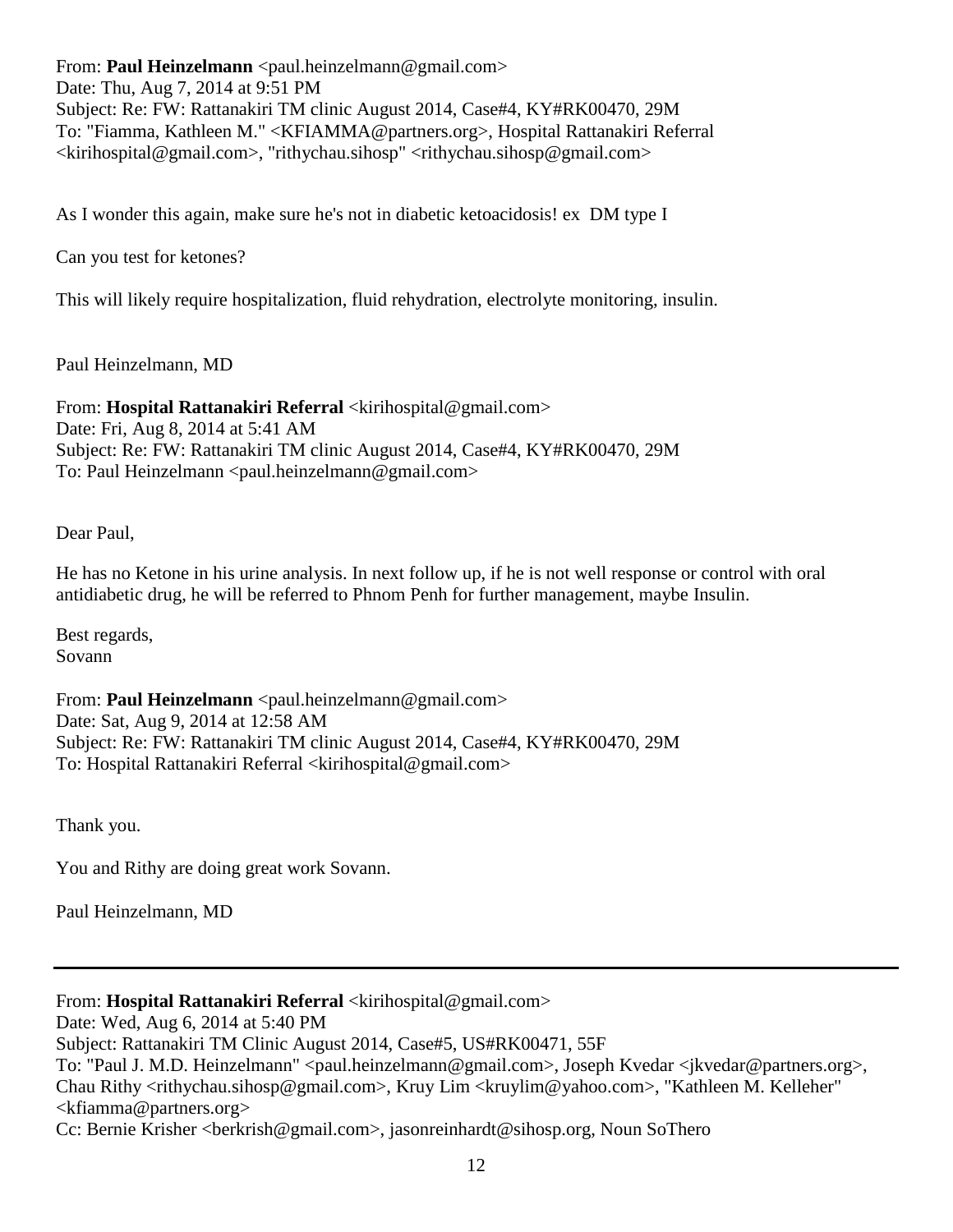<thero@cambodiadaily.com>, Ed & Laurie Bachrach <lauriebachrach@yahoo.com>

Dear all,

This is case number 5, US#RK00471, 55F and photo.

Best regards, Polo/Sovann

### **Rattanakiri Referral Hospital Telemedicine Project Sihanouk Hospital Center of HOPE and Center for Connected Health**



**Patient: US#RK00471, 55F (Phnom Svay Village, Labansirk, Banlung, Rattanakiri)**

**Chief Complaint:** Epigastric pain x 2 weeks

**HPI:** 55F with 10y history of HTN with Amlodipine 5mg po qd. In these two weeks, she presented with epigastric burning pain, burping with sour taste, radiated to the back, got worse after eating and better with antacid which was

prescribed by referral hospital doctor. She denied of fever, SOB, cough, vomiting, bloody/black stool, diaphoresis, syncope, legs edema.

**PMH/SH:** Gastroscopy in 1997, She does not know what was found during the procedure

**Family Hx:** No DMII, no HTN

**Social Hx:** No cig smoking, No EtOH

### **Medication:**

- 1. Amlodipine 5mg 1t po qd
- **Allergies:** NKDA

**ROS:** No fever, no cough, no SOB, no dysuria, no hematuria, no vomiting, no black or bloody stool

### **PE:**

**Vital Signs: BP: 158/100 P: 70 RR: 18 T: 36.0<sup>o</sup> C Wt: 41kg** 

**General:** Look stable

**HEENT:** No orophareangeal lesion, pink conjunctive, no thyroid enlargement, no neck lymph node palpable, no JVD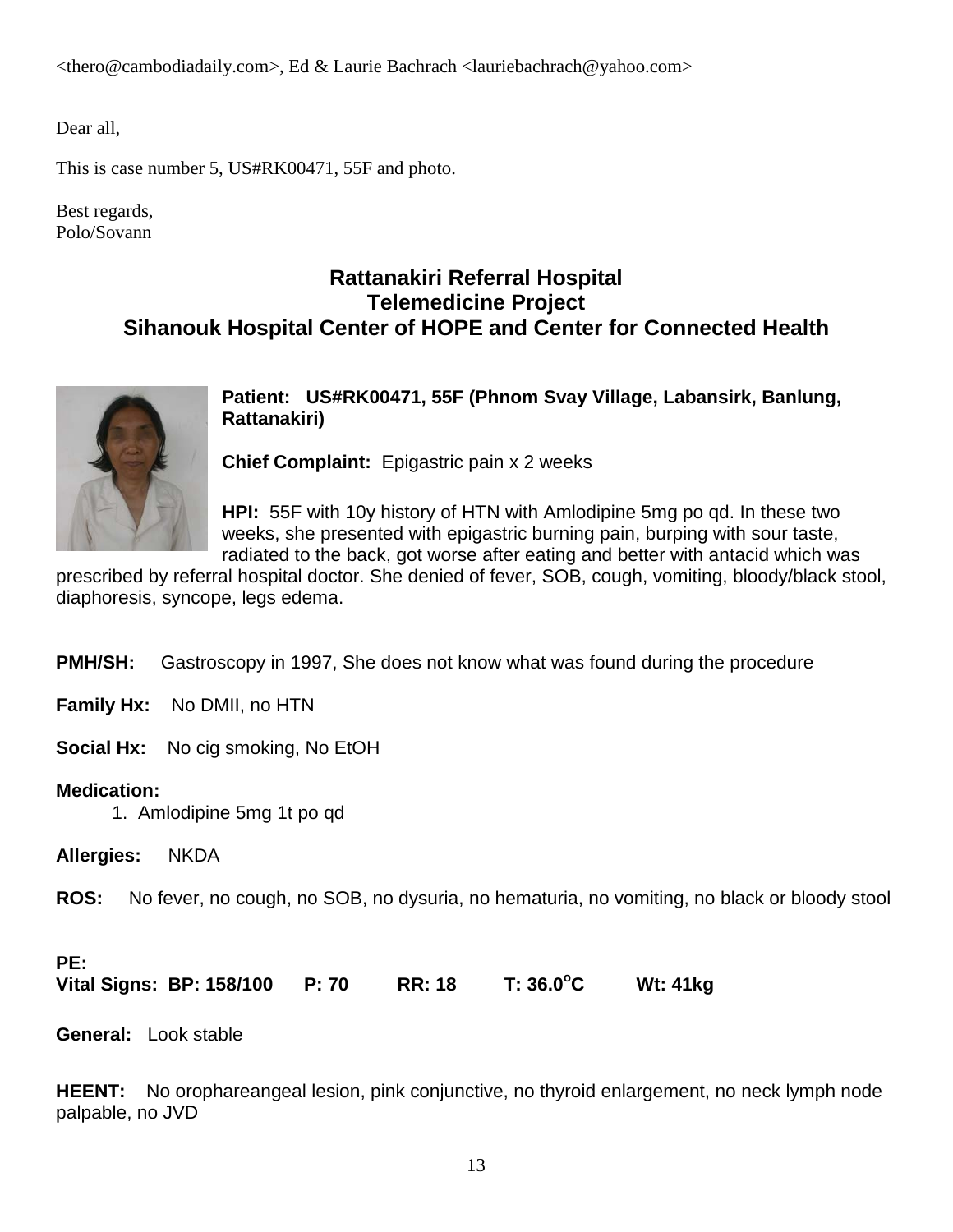**Chest:** CTA bilaterally, no rales, no rhonchi; H RRR, no murmur

**Abdomen:** Mild tender epigastric area, Soft, no distension, (+) bowel sound, no surgical scar, no abdominal bruit

**Skin/Extremities:** No leg edema; no rash; positive dorsalis pedis and posterior tibial pulse

**MS/Neuro:** MS +5/5; motor and sensory intact; DTRs +2/4; normal gait

### **Lab/Study:**

Abdominal ultrasound conclusion: normal finding

### **Assessment:**

- 1. HTN
- 2. GERD

### **Plan:**

- 1. Amlodipine 5mg 1t po qd
- 2. Omeprazole 20mg 1t po qhs x 1month
- 3. Metoclopramide 10mg 1t po qd x 10d
- 4. Mebendazole 100mg 5t po qhs once
- 5. Encourage to do regular exercise
- 6. GERD prevention education
- 7. Draw blood for Lyte, Creat, Glucose, TG, Tot chole at SHCH

### **Comments/Notes: Do you agree with my assessment and plan?**

### **Examined by: Nurse Sovann Peng Date: August 6, 2014**

Please send all replies to [kirihospital@gmail.com](mailto:kirihospital@gmail.com) and cc: to [rithychau.sihosp@gmail.com](mailto:rithychau.sihosp@gmail.com)

*The information transmitted in this e-mail is intended only for the person or entity to which it is addressed and may contain confidential and/or privileged material. Any review, retransmission, dissemination or other use of or taking of any action in reliance upon, this information by persons or entities other than the intended recipient is prohibited. If you received this e-mail in error, please contact the sender and delete material from any computer.*

From: **Paul Heinzelmann** <paul.heinzelmann@gmail.com> Date: Thu, Aug 7, 2014 at 9:38 AM Subject: Re: FW: Rattanakiri TM Clinic August 2014, Case#5, US#RK00471, 55F To: "Fiamma, Kathleen M." <KFIAMMA@partners.org>, Hospital Rattanakiri Referral  $\le$ kirihospital@gmail.com> Cc: "Heinzelmann, Paul J.,M.D." <PHEINZELMANN@mgh.harvard.edu>, rithychau.sihosp@gmail.com

I generally concur with the plan….Though I sense she doesn't need Metoclopramide or Mebendazole if simple antacids alone have already helped.

Also, she will likely need to go up on the amlodipine as her BP is quite high - please verify that she is taking the amlodipine daily, and if so I would go to 10mg po qd.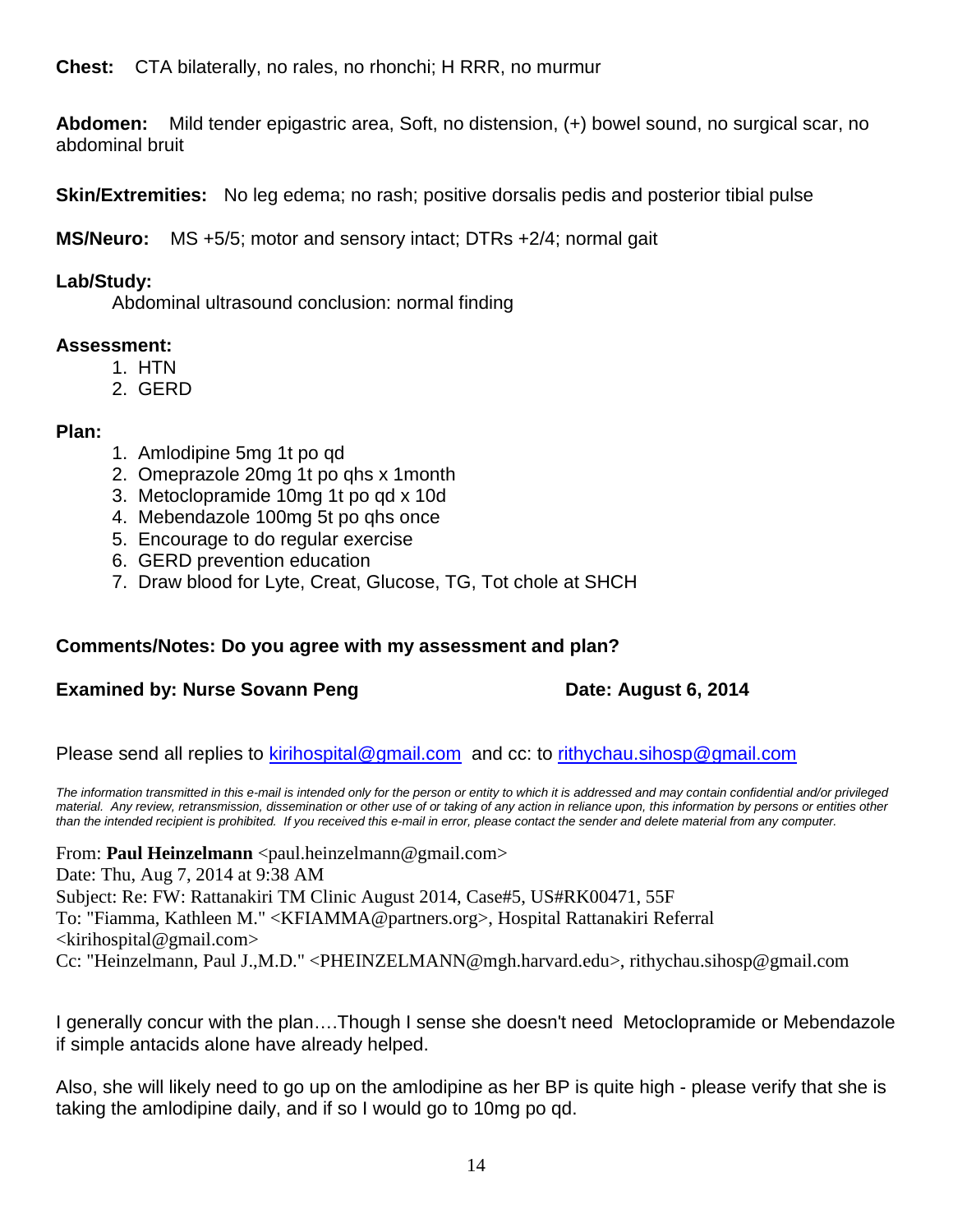Labs could be put on hold for now in my opinion and would consider them in a month if trial of omeprazole does't help with her symptoms.

Hope that helps

Paul

From: **Hospital Rattanakiri Referral** <kirihospital@gmail.com> Date: Wed, Aug 6, 2014 at 5:41 PM Subject: Rattanakiri TM clinic August 2014, Case#6, KK#RK00472, 56F

To: Joseph Kvedar <jkvedar@partners.org>, Chau Rithy <rithychau.sihosp@gmail.com>, Kruy Lim <kruylim@yahoo.com>, "Kathleen M. Kelleher" <kfiamma@partners.org>, "Paul J. M.D. Heinzelmann" <paul.heinzelmann@gmail.com>

Cc: Bernie Krisher <berkrish@gmail.com>, jasonreinhardt@sihosp.org, Noun SoThero <thero@cambodiadaily.com>, Ed & Laurie Bachrach <lauriebachrach@yahoo.com>

Dear all,

This is case number 6, KK#RK00472, 56F and photo.

Best regards, Polo/Sovann

### **Rattanakiri Referral Hospital Telemedicine Project Sihanouk Hospital Center of HOPE and Center for Connected Health**



### **Patient: KK#RK00472, 56F (Village I, Labansirk, Banlung, Rattanakiri)**

**Chief Complaint:** Fatigue x 1y

**HPI:** 56F presented with symptoms of fatigue, polyuria, polyphagia, polydypsia so she went to consult at private clinic and diagnosed with DMII. She has been treated with Metformin 500mg + Glibenclamide 5mg 1t po qd then she became better but fatigue still persists. She denied of fever, cough,

SOB, chest pain, syncope, dysuria, hematuria, numbness/tingling, blurred vision.

- **PMH/SH:** Unremarkable
- **Family Hx:** No DMII, no HTN, no PTB

**Social Hx:** No cig smoking, No EtOH, 4 children

### **Medication:**

1. Metformin 500mg + Glibenclamide 5mg 1t po qd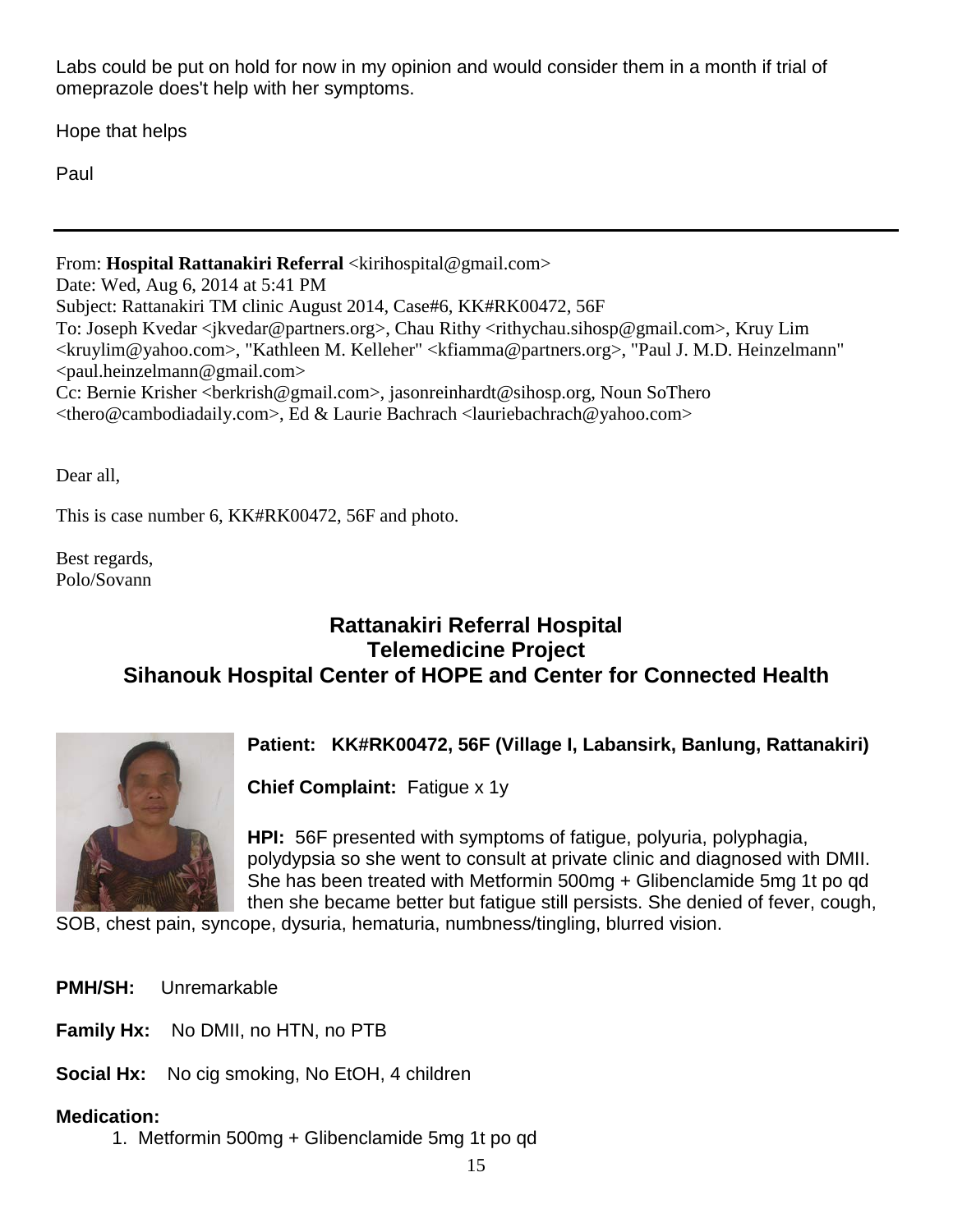**Allergies:** NKDA

**ROS:** 1y post menopause

### **PE:**

**Vital Signs: BP: 158/93 P: 92 RR: 18 T: 36.0<sup>o</sup> C Wt: 45kg** 

**General:** Look stable

**HEENT:** No orophareangeal lesion, pink conjunctive, no thyroid enlargement, no neck lymph node palpable, no JVD

**Chest:** CTA bilaterally, no rales, no rhonchi; H RRR, no murmur

**Abdomen:** Soft, no tender, no distension, (+) bowel sound, no surgical scar, no mass palpable, no abnormality detected with examination

**Skin/Extremities:** No leg edema; no foot wound; positive dorsalis pedis and posterior tibial pulse

**MS/Neuro:** MS +5/5; motor and sensory intact; DTRs +2/4; normal gait

### **Lab/Study:**

 August 5, 2014 RBS: 234mg/dl U/A: no glucose, no leukocyte, no protein, no blood

 August 6, 2014 FBS: 175mg/dl

### **Assessment:**

- 1. DMII
- 2. HTN

### **Plan:**

- 1. Metformin 500mg 1t po bid
- 2. Captopril 25mg 1/4t po bid
- 3. ASA 100mg 1t po qd
- 4. Educate on diabetic diet, foot care and regular exercise
- 5. Draw blood for Lyte, Creat, Glucose, TG, Tot chole, and HbA1C at SHCH

### **Comments/Notes: Do you agree with my assessment and plan?**

### **Examined by: Nurse Sovann Peng Date: August 6, 2014**

Please send all replies to [kirihospital@gmail.com](mailto:kirihospital@gmail.com) and cc: to [rithychau.sihosp@gmail.com](mailto:rithychau.sihosp@gmail.com)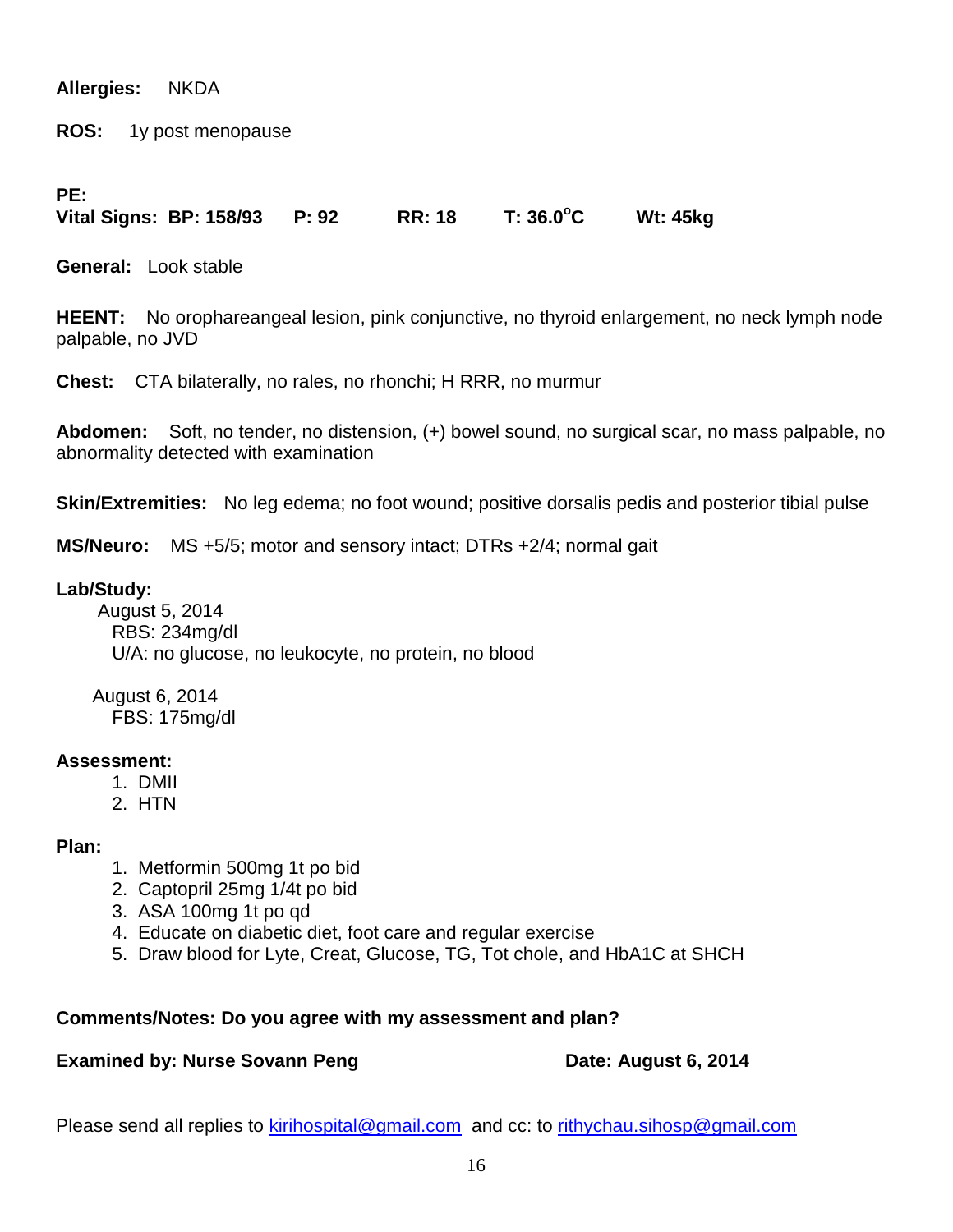*The information transmitted in this e-mail is intended only for the person or entity to which it is addressed and may contain confidential and/or privileged material. Any review, retransmission, dissemination or other use of or taking of any action in reliance upon, this information by persons or entities other than the intended recipient is prohibited. If you received this e-mail in error, please contact the sender and delete material from any computer.*

**No answer replied**

From: Hospital Rattanakiri Referral <kirihospital@gmail.com> Date: Wed, Aug 6, 2014 at 5:45 PM Subject: Rattanakiri TM clinic August 2014, Case#7, PC#RK00473, 34F To: Chau Rithy <rithychau.sihosp@gmail.com>, Kruy Lim <kruylim@yahoo.com>, "Kathleen M. Kelleher" <kfiamma@partners.org>, "Paul J. M.D. Heinzelmann" <paul.heinzelmann@gmail.com>, Joseph Kvedar <jkvedar@partners.org> Cc: Bernie Krisher <berkrish@gmail.com>, jasonreinhardt@sihosp.org, Noun SoThero <thero@cambodiadaily.com>, Ed & Laurie Bachrach <lauriebachrach@yahoo.com>

Dear all,

This is case number 7, PC#RK00473, 34F and photo.

Best regards, Polo/Sovann

### **Rattanakiri Referral Hospital Telemedicine Project Sihanouk Hospital Center of HOPE and Center for Connected Health**



### **Patient: PC#RK00473, 34F (Village I, Labansirk, Banlung, Rattanakiri)**

**Chief Complaint:** Weight loss x 4 months

**HPI:** 34F presented with symptoms of progressive weight loss 12kg in 4 months, blurred vision, polyuria, no polydypsia, no polyphagia. She got treatment with traditional medicine for 2months and the symptoms still persists so she went to

consult at private clinic, blood sugar was 296mg/dl and treated with Glibenclamide 5mg 1t po bid. She denied of fever, cough, SOB, chest pain, GI complaint, dysuria, hematuria, numbness/tingling.

- **PMH/SH:** Unremarkable
- **Family Hx:** No DMII, no HTN, no PTB

**Social Hx:** No cig smoking, No EtOH

### **Medication:**

1. Glibenclamide 5mg 1t po bid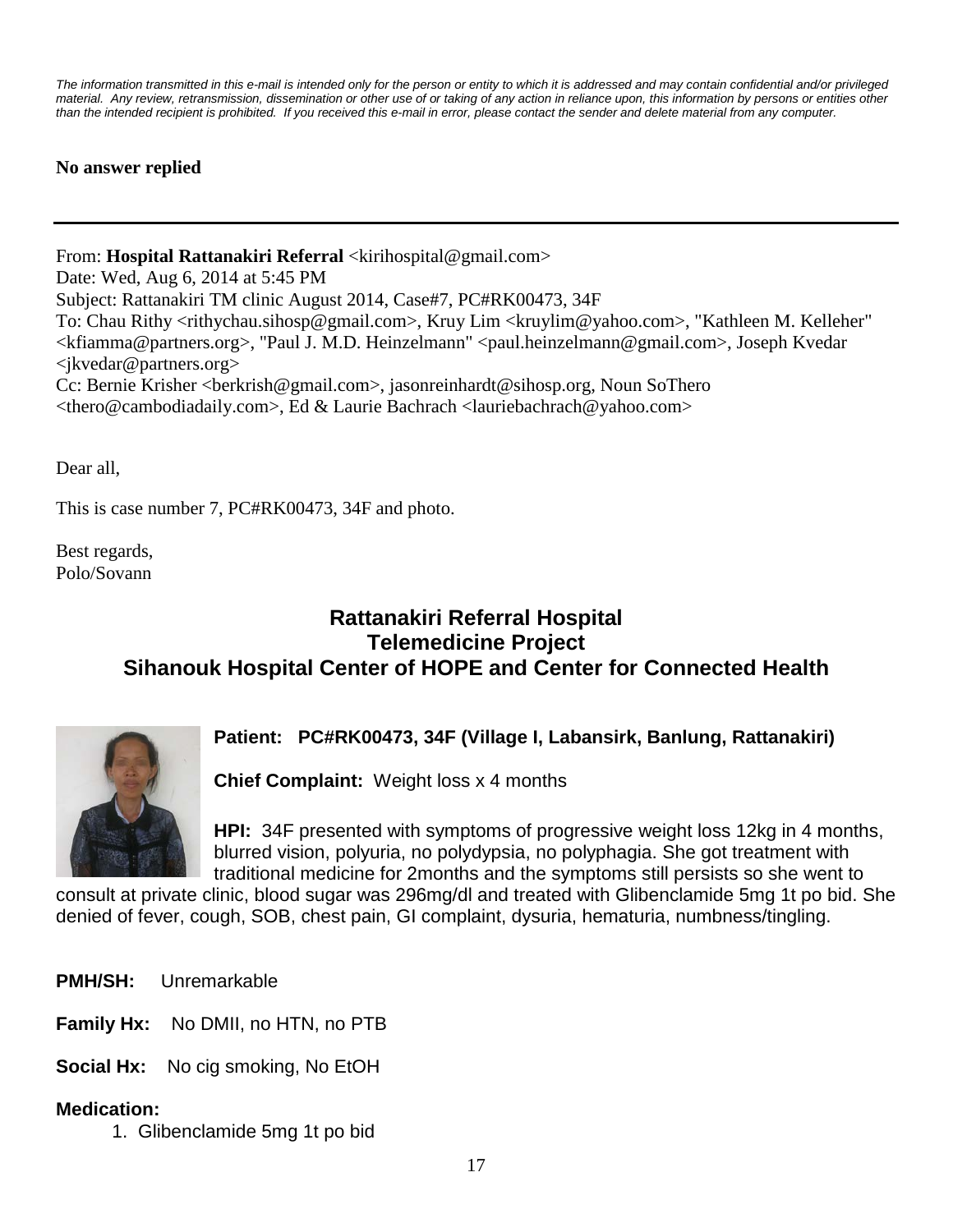**Allergies:** NKDA

**ROS:** Regular menstruation

### **PE:**

**Vital Signs: BP: 115/92 P: 96 RR: 16 T: 36.0<sup>o</sup> C Wt: 34kg** 

**General:** Look stable

**HEENT:** No orophareangeal lesion, pink conjunctive, no thyroid enlargement, no neck lymph node palpable, no JVD

**Chest:** CTA bilaterally, no rales, no rhonchi; H RRR, no murmur

**Abdomen:** Soft, no tender, no distension, (+) bowel sound, no surgical scar, no mass palpable, no abdominal bruit

**Skin/Extremities:** No leg edema; no foot wound; positive dorsalis pedis and posterior tibial pulse

**MS/Neuro:** MS +5/5; motor and sensory intact; DTRs +2/4; normal gait

### **Lab/Study:**

 August 5, 2014 RBS: 478mg/dl U/A: glucose 4+, no leukocyte, no protein, no blood August 6, 2014 FBS: 318mg/dl

### **Assessment:**

1. DMII

### **Plan:**

- 1. Glibenclamide 5mg 1t po bid
- 2. Metformin 500mg 1t po bid
- 3. Tell patient to have eyes check with ophthalmologist
- 4. Educate on diabetic diet, foot care and regular exercise
- 5. Draw blood for Lyte, Creat, Glucose, TG, Tot chole, and HbA1C at SHCH

### **Comments/Notes: Do you agree with my assessment and plan?**

### **Examined by: Nurse Sovann Peng Date: August 6, 2014**

Please send all replies to [kirihospital@gmail.com](mailto:kirihospital@gmail.com) and cc: to [rithychau.sihosp@gmail.com](mailto:rithychau.sihosp@gmail.com)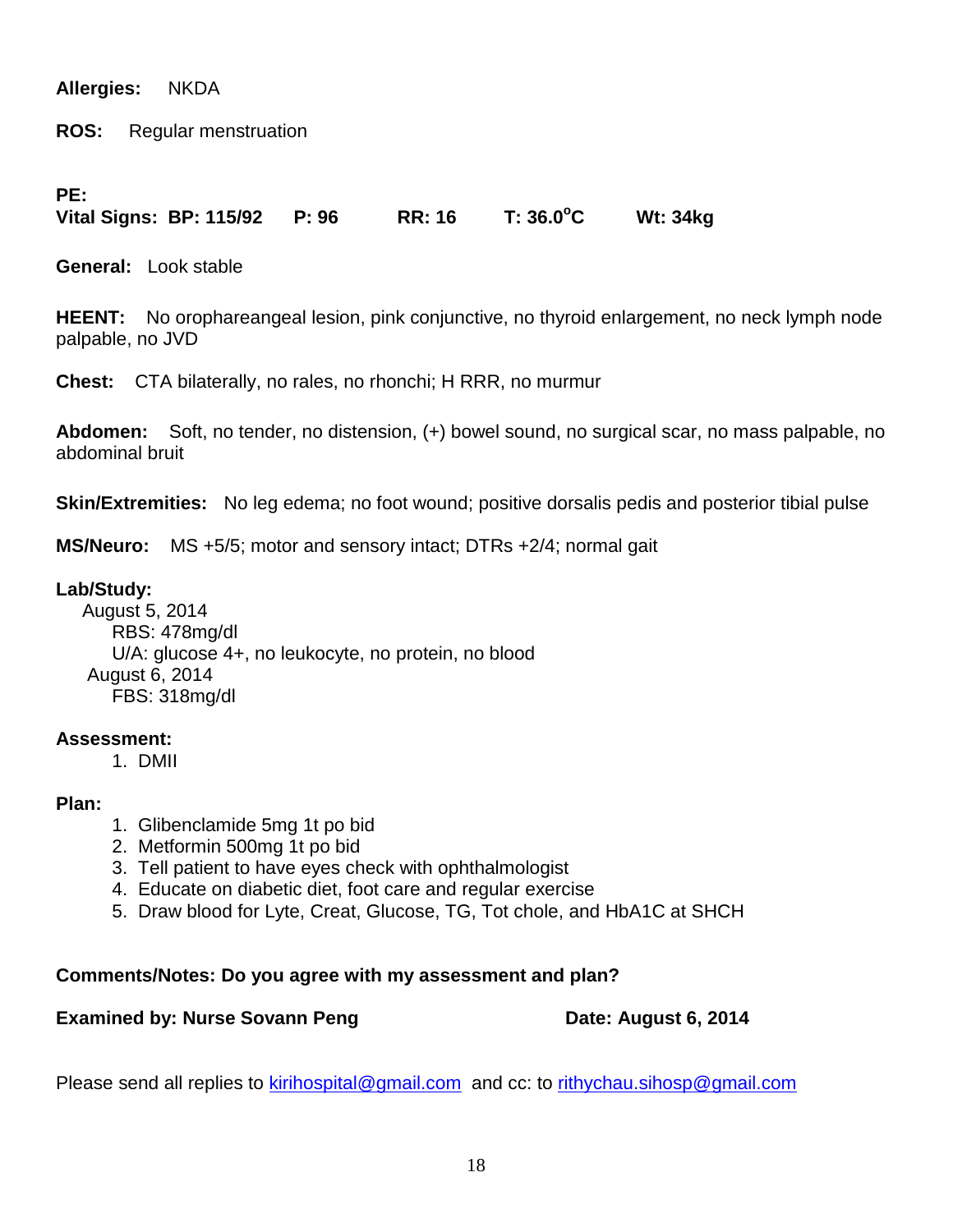*The information transmitted in this e-mail is intended only for the person or entity to which it is addressed and may contain confidential and/or privileged material. Any review, retransmission, dissemination or other use of or taking of any action in reliance upon, this information by persons or entities other than the intended recipient is prohibited. If you received this e-mail in error, please contact the sender and delete material from any computer.*

### **No answer replied**

From: Hospital Rattanakiri Referral <kirihospital@gmail.com> Date: Wed, Aug 6, 2014 at 5:47 PM Subject: Rattanakiri TM Clinic August 2014, Case#8, SK#RK00474, 46M To: Kruy Lim <kruylim@yahoo.com>, "Kathleen M. Kelleher" <kfiamma@partners.org>, "Paul J. M.D. Heinzelmann" <paul.heinzelmann@gmail.com>, Joseph Kvedar <jkvedar@partners.org>, Chau Rithy <rithychau.sihosp@gmail.com> Cc: Bernie Krisher <berkrish@gmail.com>, jasonreinhardt@sihosp.org, Noun SoThero <thero@cambodiadaily.com>, Ed & Laurie Bachrach <lauriebachrach@yahoo.com>

Dear all,

This is case number 8, SK#RK00474, 46M and photo.

Best regards, Polo/Sovann

## **Rattanakiri Referral Hospital Telemedicine Project Sihanouk Hospital Center of HOPE and Center for Connected Health**



### **Patient: SK#RK00474, 46M (Akphivath, Labansirk, Banlung, Rattanakiri)**

**Chief Complaint:** Fatigue and weakness x 1month

**HPI:** 46M with past 7y history of MDII diagnosed by private clinic and treated with Metformin 500mg 1t po bid and Glibenclamide 5mg 1t po bid. In this one month, he presented with symptoms of fatigue, weakness, polyuira but denied of

fever, SOB, GI problem, dysuria, hematuria, extremity numbness/tingling. He is also taking traditional medicine for diabetis.

**PMH/SH:** Unremarkable

- **Family Hx:** No DMII, no HTN, no PTB
- **Social Hx:** Casual alcohol drinking, no cig smoking

### **Medication:**

- 1. Metformin 500mg 1t po bid
- 2. Glibenclamide 5mg 1t po bid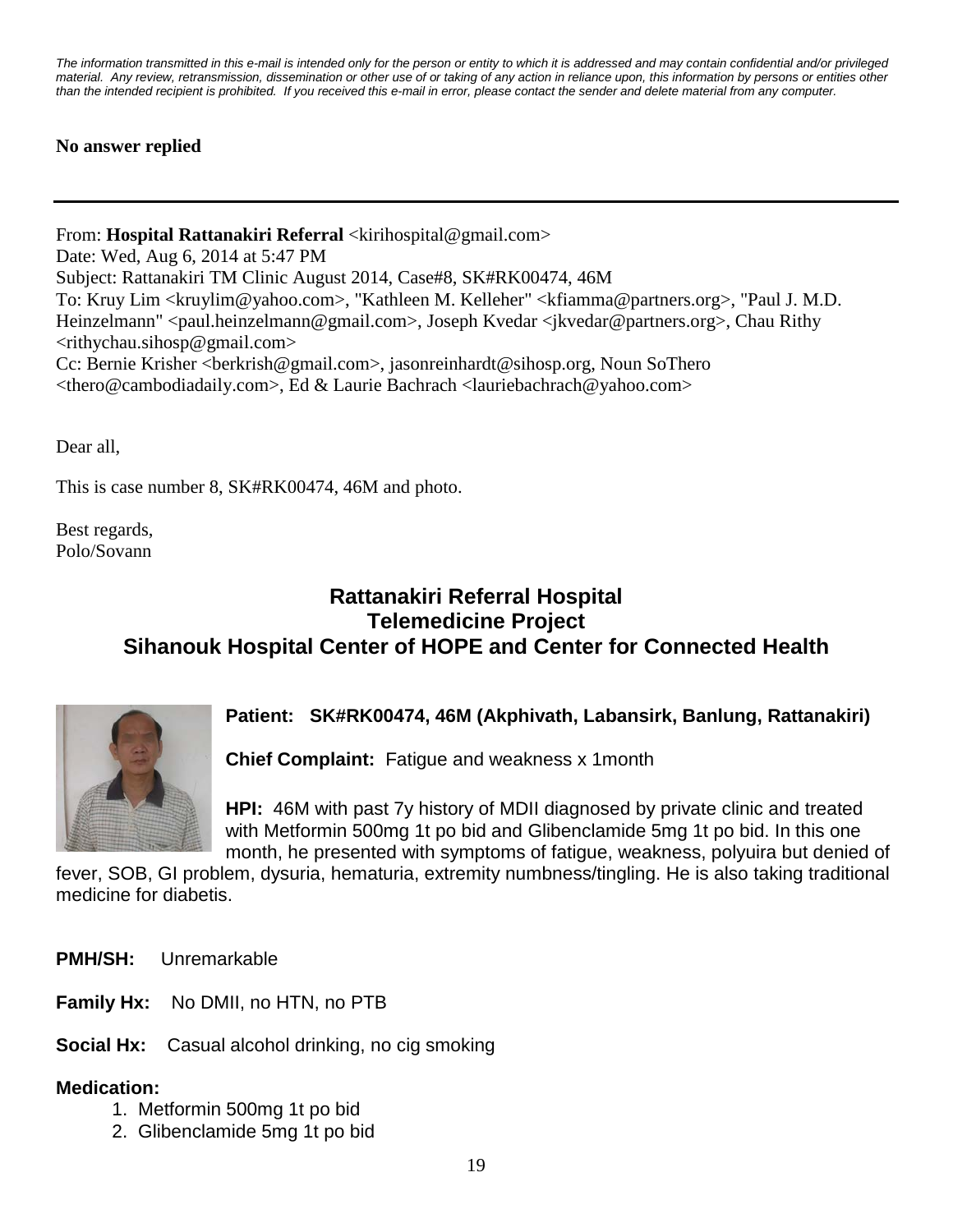### 3. Traditional medicine

**Allergies:** NKDA

**ROS:** Unremarkable

**PE:**

**Vital Signs: BP: 123/84 P: 89 RR: 18 T: 36.2<sup>o</sup> C Wt: 57kg** 

**General:** Look stable

**HEENT:** No orophareangeal lesion, pink conjunctive, no thyroid enlargement, no neck lymph node palpable, no JVD

**Chest:** CTA bilaterally, no rales, no rhonchi; H RRR, no murmur

**Abdomen:** Soft, no tender, no distension, (+) bowel sound, no surgical scar, no mass palpable, no abdominal bruit

**Skin/Extremities:** No leg edema; no foot wound; positive dorsalis pedis and posterior tibial pulse

**MS/Neuro:** MS +5/5; motor and sensory intact; DTRs +2/4, normal gait

### **Lab/Study:**

FBS: 287mg/dl U/A: glucose 4+, protein 3+, blood trace, no ketone, no leukocyte

### **Assessment:**

1. DMII

### **Plan:**

- 1. Metformin 500mg 2t po bid
- 2. Glibenclamide 5mg 1t po bid
- 3. Captopril 25mg 1/4t po bid
- 4. ASA 100mg 1t po qd
- 5. Stop traditional medicine
- 6. Educate on diabetic diet, foot care and regular exercise
- 7. Draw blood for Lyte, Creat, Glucose, TG, Tot chole, and HbA1C at SHCH

### **Comments/Notes: Do you agree with my assessment and plan?**

### **Examined by: Nurse Sovann Peng Date: August 6, 2014**

Please send all replies to [kirihospital@gmail.com](mailto:kirihospital@gmail.com) and cc: to [rithychau.sihosp@gmail.com](mailto:rithychau.sihosp@gmail.com)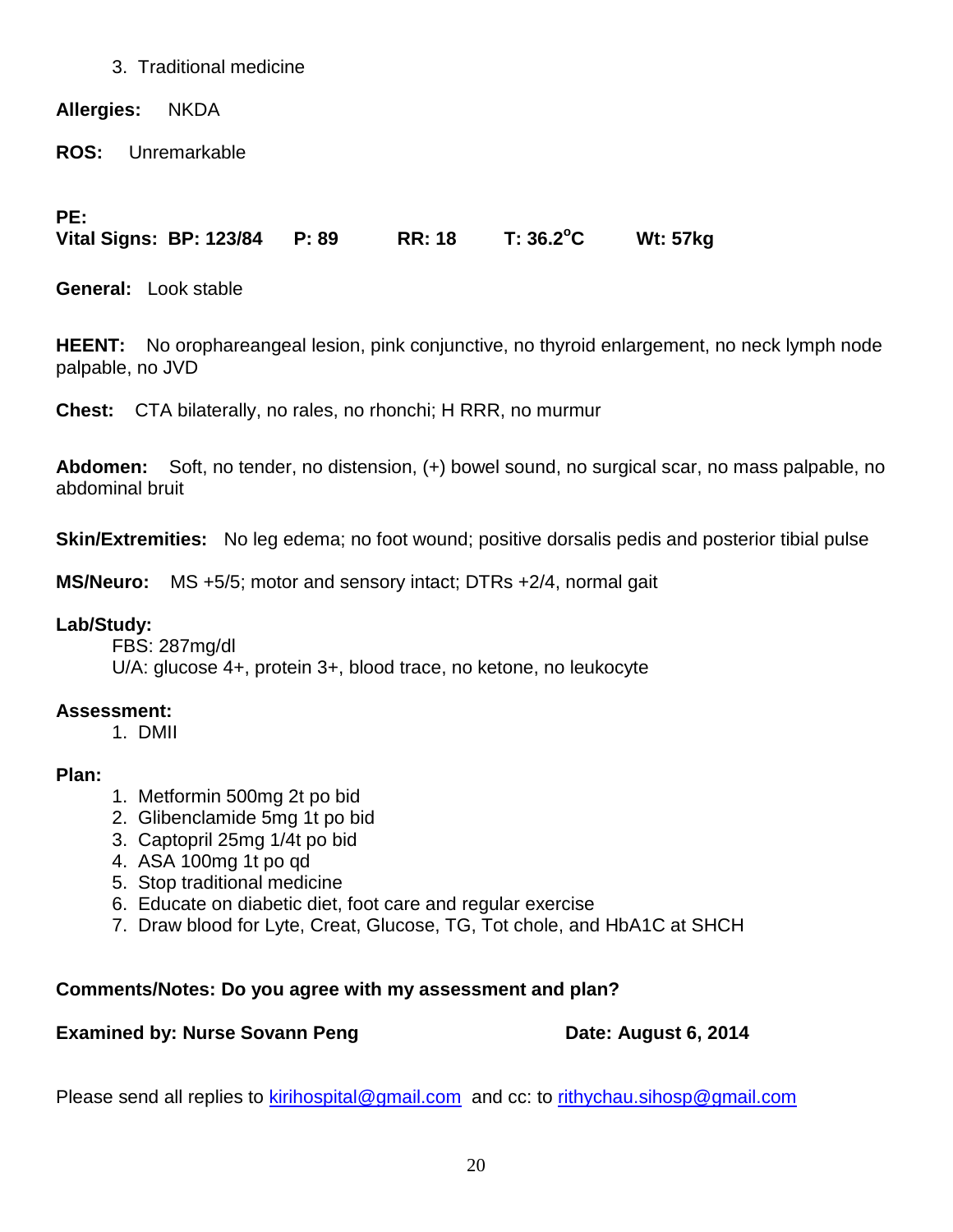*The information transmitted in this e-mail is intended only for the person or entity to which it is addressed and may contain confidential and/or privileged material. Any review, retransmission, dissemination or other use of or taking of any action in reliance upon, this information by persons or entities other than the intended recipient is prohibited. If you received this e-mail in error, please contact the sender and delete material from any computer.*

### **No answer replied**

From: Hospital Rattanakiri Referral <kirihospital@gmail.com> Date: Wed, Aug 6, 2014 at 5:47 PM Subject: Rattanakiri TM clinic August 2014, Case#9, PN#RK00475, 53F To: "Kathleen M. Kelleher" <kfiamma@partners.org>, "Paul J. M.D. Heinzelmann" <paul.heinzelmann@gmail.com>, Joseph Kvedar <jkvedar@partners.org>, Chau Rithy <rithychau.sihosp@gmail.com>, Kruy Lim <kruylim@yahoo.com> Cc: Bernie Krisher <berkrish@gmail.com>, jasonreinhardt@sihosp.org, Noun SoThero <thero@cambodiadaily.com>, Ed & Laurie Bachrach <lauriebachrach@yahoo.com>

Dear all,

This is case number 9, PN#RK00475, 53F and photo.

Best regards, Polo/Sovann

## **Rattanakiri Referral Hospital Telemedicine Project Sihanouk Hospital Center of HOPE and Center for Connected Health**



### **Patient: PN#RK00475, 53F (Okantel Village, Beung Kanseng, Banlung, Rattanakiri)**

**Chief Complaint:** HA and neck tension x 2months

**HPI:** 53F, farmer, presented with symptoms of tension HA, neck tension, dizziness without fever, SOB, diaphoresis, syncope, GI problem, dysuria,

hematuria. She never sought medical consult or treatment but did coining when above symptoms presented. It usually attacked her few time per year in the past two year and this year, she developed once or twice per week so she comes to consult with Telemedicine.

- **PMH/SH:** Unremarkable
- **Family Hx:** No DMII, no HTN
- **Social Hx:** Tobacco chewing, No cig smoking, No EtOH, 4 children
- **Medication:** None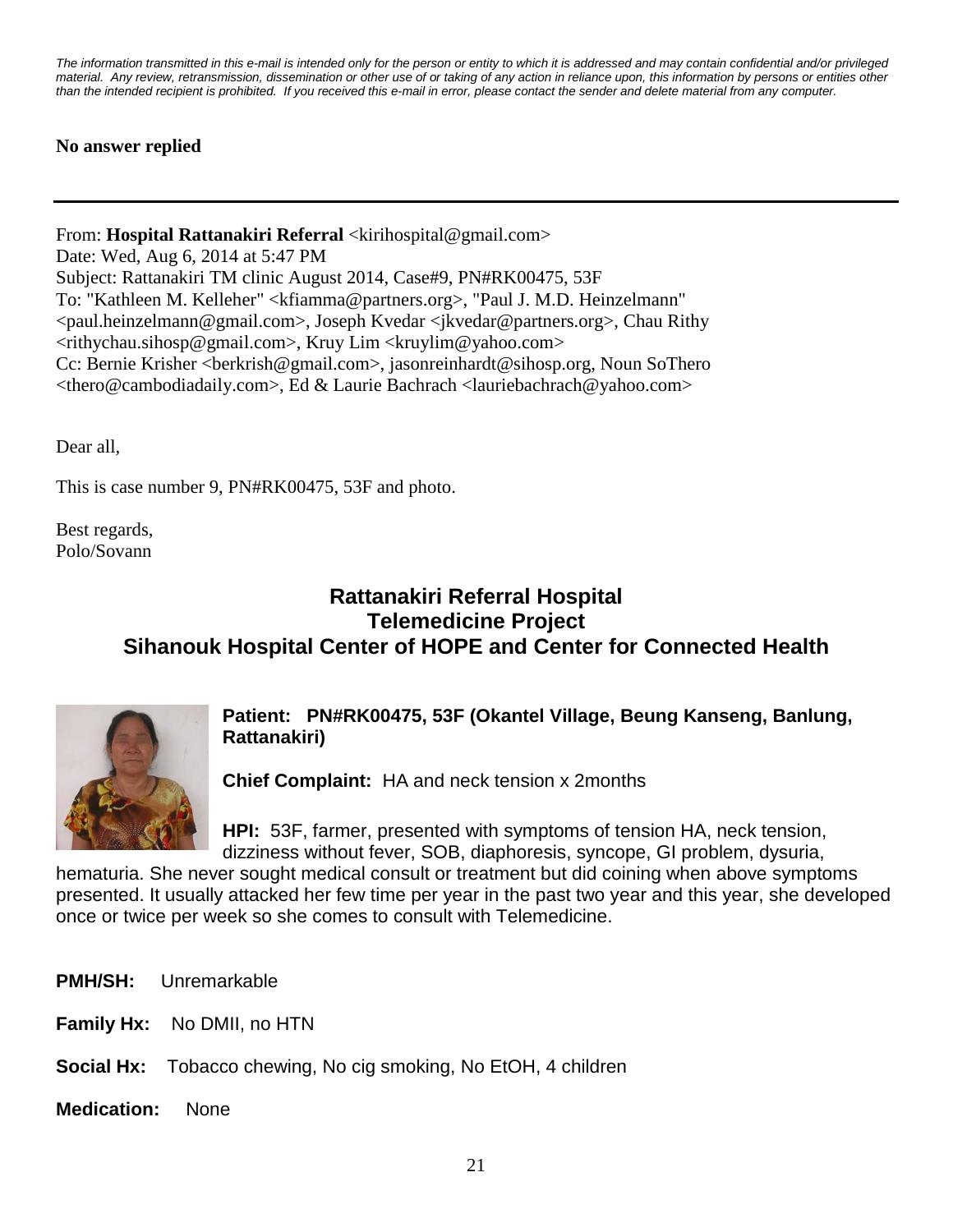**Allergies:** NKDA

**ROS:** Regular menstrual period

### **PE:**

#### **Vital Signs: BP: 162/99 (both arms) P: 64 RR: 18 T: 36.2<sup>o</sup> C Wt: 54kg**

**General:** Look stable

**HEENT:** No orophareangeal lesion, pink conjunctive, no thyroid enlargement, no neck lymph node palpable, no JVD

**Chest:** CTA bilaterally, no rales, no rhonchi; H RRR, no murmur

**Abdomen:** Soft, no tender, no distension, (+) bowel sound, no surgical scar, no mass palpable, no abdominal bruit

**Skin/Extremities:** No leg edema; no lesion; positive dorsalis pedis and posterior tibial pulse

**MS/Neuro:** MS +5/5; motor and sensory intact; DTRs +2/4; normal gait

### **Lab/Study:**

Blood sugar: 93mg/dl

### **Assessment:**

1. HTN

### **Plan:**

- 1. HCTZ 25mg 1t po qd
- 2. Eat low fat diet, do regular exercise
- 3. Draw blood for Lyte, Creat, Tot chole, TG at SHCH

### **Comments/Notes: Do you agree with my assessment and plan?**

### **Examined by: Nurse Sovann Peng Date: August 6, 2014**

Please send all replies to [kirihospital@gmail.com](mailto:kirihospital@gmail.com) and cc: to [rithychau.sihosp@gmail.com](mailto:rithychau.sihosp@gmail.com)

*The information transmitted in this e-mail is intended only for the person or entity to which it is addressed and may contain confidential and/or privileged material. Any review, retransmission, dissemination or other use of or taking of any action in reliance upon, this information by persons or entities other than the intended recipient is prohibited. If you received this e-mail in error, please contact the sender and delete material from any computer.*

### **No answer replied**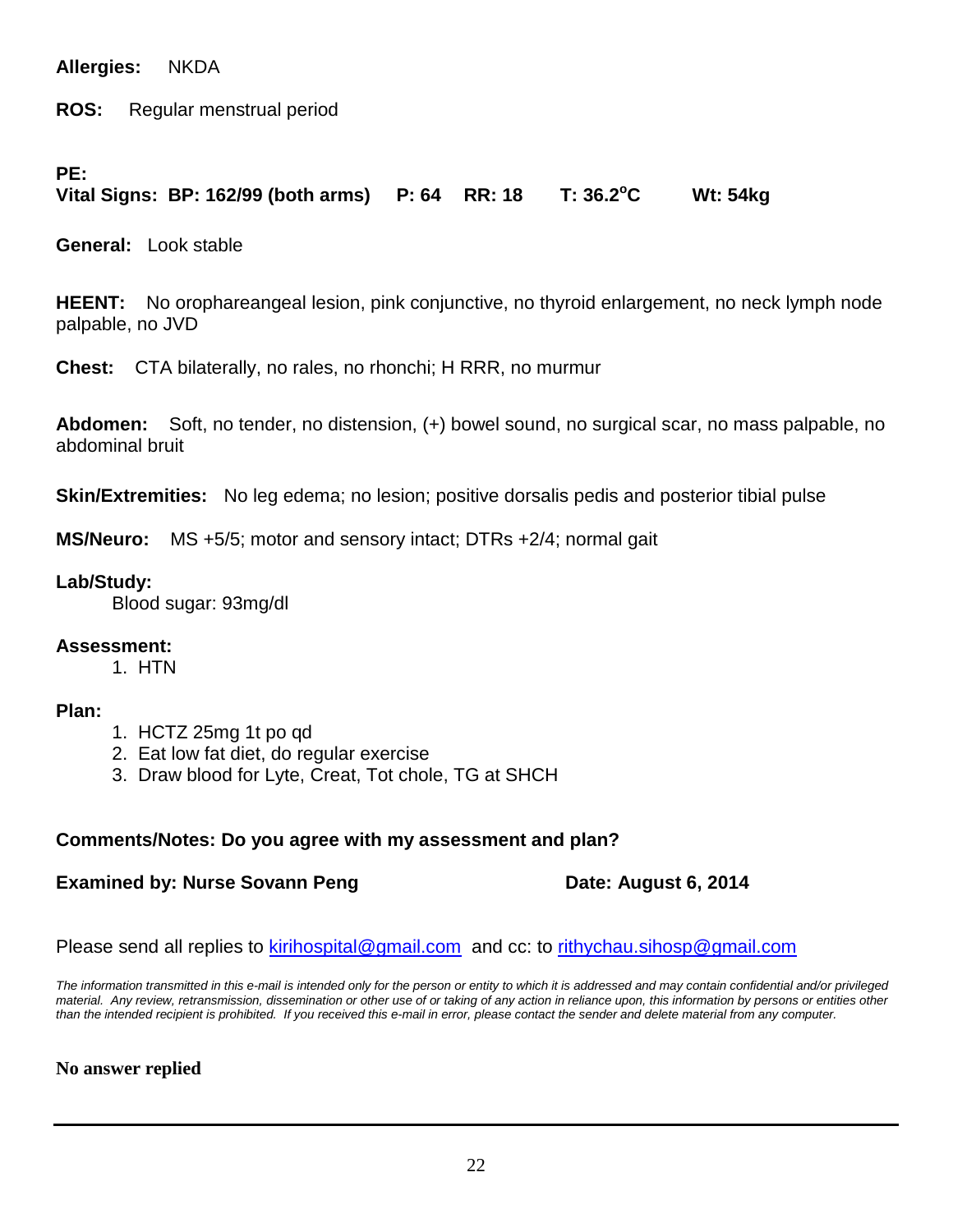From: **Hospital Rattanakiri Referral** <kirihospital@gmail.com>

Date: Wed, Aug 6, 2014 at 5:50 PM Subject: Rattanakiri TM Clinic August 2014, Case#10, MS#RK00476, 45F To: "Paul J. M.D. Heinzelmann" <paul.heinzelmann@gmail.com>, Joseph Kvedar <jkvedar@partners.org>, Chau Rithy <rithychau.sihosp@gmail.com>, Kruy Lim <kruylim@yahoo.com>, "Kathleen M. Kelleher" <kfiamma@partners.org> Cc: Bernie Krisher <berkrish@gmail.com>, jasonreinhardt@sihosp.org, Noun SoThero

<thero@cambodiadaily.com>, Ed & Laurie Bachrach <lauriebachrach@yahoo.com>

Dear all,

This is the last case for Rattanakiri TM Clinic August 2014, Case#10, MS#RK00476, 45F and photo. Please reply to the cases before Thursday afternoon so that the patient can come to receive treatment or referral.

Thank you very much for your cooperation and support in this project

Best regards, Polo/Sovann

### **Rattanakiri Referral Hospital Telemedicine Project Sihanouk Hospital Center of HOPE and Center for Connected Health**



**Patient: MS#RK00476, 45F (Akphivath Village, Labansirk, Banlung, Rattanakiri)**

**Chief Complaint:** Epigatric pain x 1month

**HPI:** 45F presented with symptoms of epigastric pain with burning sensation retrosternal, burping with sour taste. The pain radiated to the back, got worse with hungry, got better with antacid. It also associated with weight loss, hair

loss, pale, palpitation, insomnia, facial hyperpigmentation and no menstruation for two months. She got consultation and treatment from local health center but the symptoms still persist. She denied of fever, SOB, diaphoresis, syncope, orthopnea, leg edema, hematemesis, black/bloody stool.

- **PMH/SH:** Remote malairia infection with complete treatment
- **Family Hx:** No DMII, no HTN, no PTB

**Social Hx:** Casual EtOH, No cig smoking, 2 children

### **Medication:**

1. Antacid 1t prn

**Allergies:** NKDA

**ROS:** Unremarkable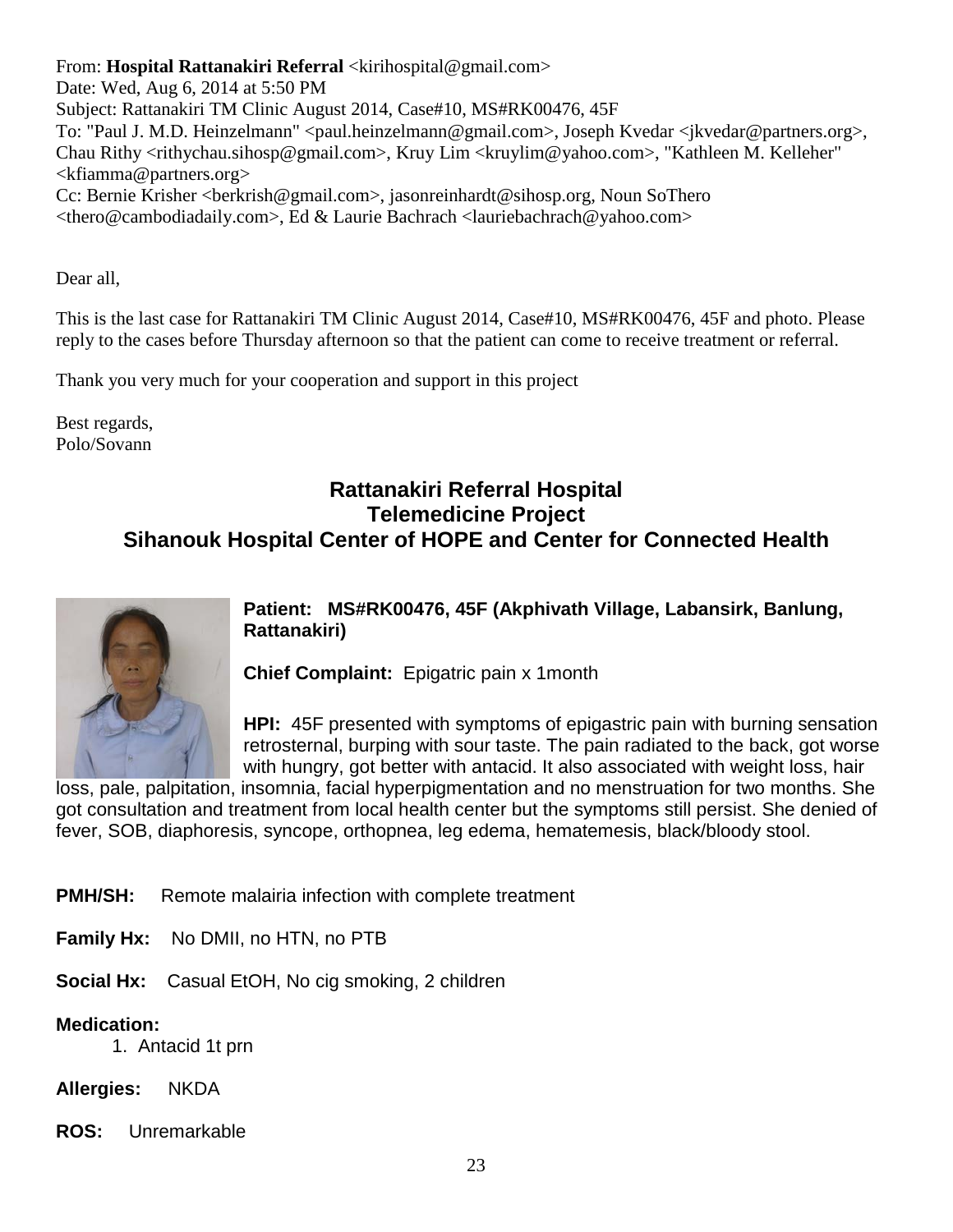**PE:**

**Vital Signs: BP: 106/64 P: 92 RR: 18 T: 36.4<sup>o</sup> C Wt: 44kg** 

**General:** Look stable

**HEENT:** No orophareangeal lesion, mild pale conjunctive, no thyroid enlargement, no neck lymph node palpable, no JVD

**Chest:** CTA bilaterally, no rales, no rhonchi; H RRR, no murmur

**Abdomen:** Soft, no tender, no distension, (+) bowel sound, no surgical scar, no mass palpable, no abdominal bruit

**Skin/Extremities:** Skin hyperpigmentation on the face, No leg edema; positive dorsalis pedis and posterior tibial pulse

**Rectal exam:** Good sphincter tone, smooth surface, no mass palpable, negative hemocult

**MS/Neuro:** MS +5/5; motor and sensory intact; DTRs +2/4; normal gait

### **Lab/Study:**

Blood Sugar: 122mg/dl U/A: no glucose, no leukocyte, no protein, no blood Pregnancy test: Negative

Hemoglobin: 4.6g/dl Hematocrit: 16

### **Assessment:**

- 1. GERD
- 2. Severe Anemia
- 3. Thyroid dysfunction?

### **Plan:**

- 1. Omeprazole 20mg 1t po qhs x 2months
- 2. Metoclopramide 10mg 1t po qhs x 15d
- 3. Mebendazole 100mg 5t po qd once
- 4. FeSO4/Folate 200/0.4mg 1t po bid
- 5. GER prevention education
- 6. Draw blood for CBC, Peripheral blood smear, Lyte, Creat, LFT, TSH at SHCH

### **Comments/Notes: Do you agree with my assessment and plan?**

**Examined by: Nurse Sovann Peng Date: August 6, 2014**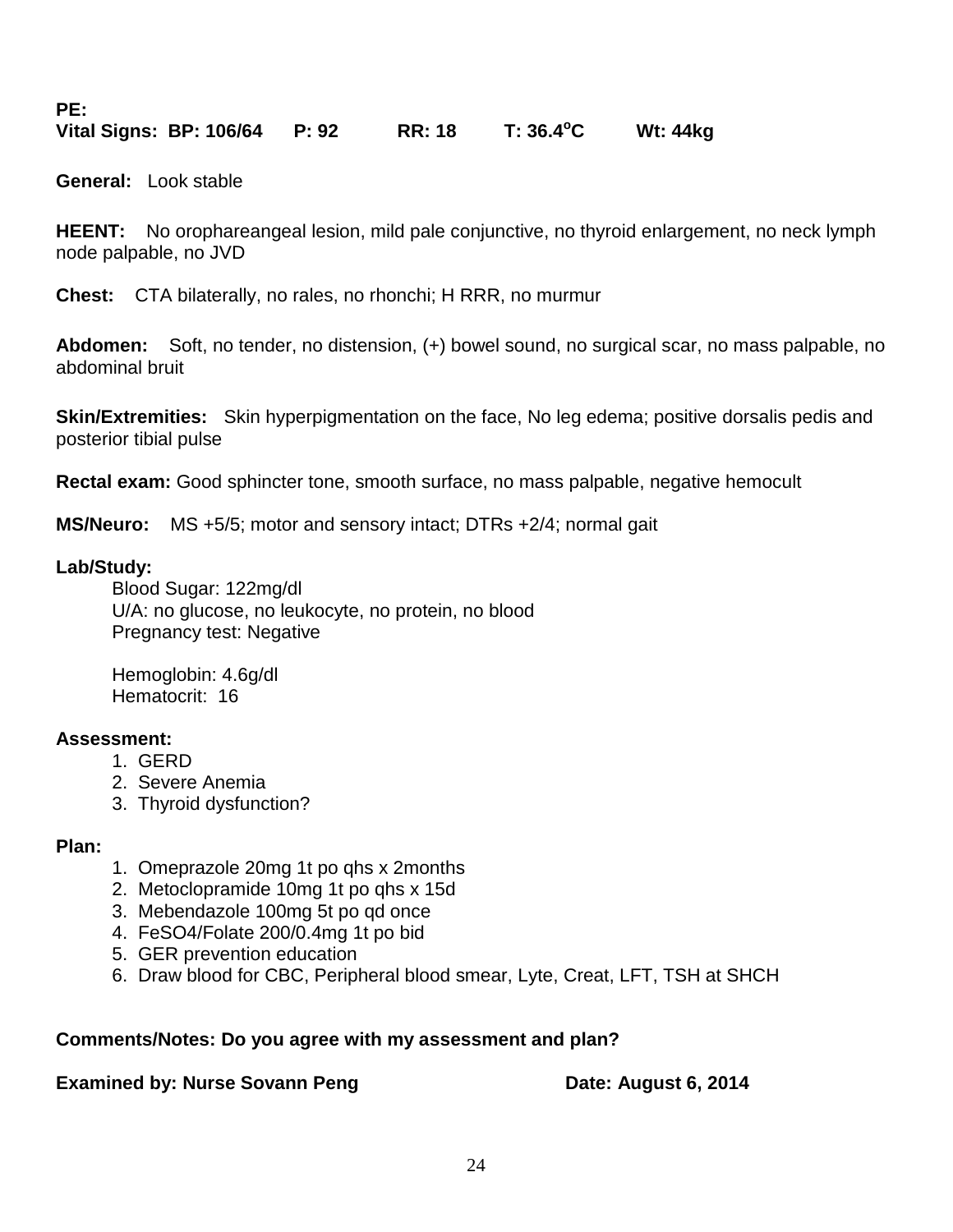### Please send all replies to [kirihospital@gmail.com](mailto:kirihospital@gmail.com) and cc: to [rithychau.sihosp@gmail.com](mailto:rithychau.sihosp@gmail.com)

*The information transmitted in this e-mail is intended only for the person or entity to which it is addressed and may contain confidential and/or privileged material. Any review, retransmission, dissemination or other use of or taking of any action in reliance upon, this information by persons or entities other than the intended recipient is prohibited. If you received this e-mail in error, please contact the sender and delete material from any computer.*

### **No answer replied**

From: **Hospital Rattanakiri Referral** <kirihospital@gmail.com> Date: Sat, Aug 9, 2014 at 11:29 AM Subject: Cases reply for Rattanakiri TM clinic August 2014 To: "Kathleen M. Kelleher" <kfiamma@partners.org> Cc: Chau Rithy <rithychau.sihosp@gmail.com>

Dear Kathy,

I would like to inform you that I have just received the answer to three cases for Rattanakiri TM clinic August 2014. Below are cases which I don't receive the reply yet: Case#1, BC#RK00467, 71F Case#2, NS#RK00468, 55F Case#6, KK#RK00472, 56F Case#7, PC#RK00473, 34F Case#8, SK#RK00474, 46M Case#9, PN#RK00475, 53F Case#10,MS#RK00476, 45F

Please send me the answer of the remaining cases.

Thank you for the reply to Rattanakiri TM clinic August 2014.

Best regards, Sovann

# **Thursday, August 7, 2014**

# **Follow-up Report for Rattanakiri TM Clinic**

There were 10 new patients seen during this month TM clinic at Rattanakiri Referral Hospital (RRH). The data of 10 cases was transmitted and received replies from both Phnom Penh and Boston, and other 33 patients came for brief consult and refill medication only, and other 10 new patients seen by PA Rithy for minor problem without sending data. Per advice sent by Partners in Boston and Phnom Penh Sihanouk Hospital Center of HOPE as well as advices from PA Rithy on site, the following patients were managed and treated per local staff:

[Please note that in general the practice of dispensing medications at RRH for all patients is usually limited to a maximum of 7 days treatment with expectation of patients to return for another week of supplies if needed be. This practice allows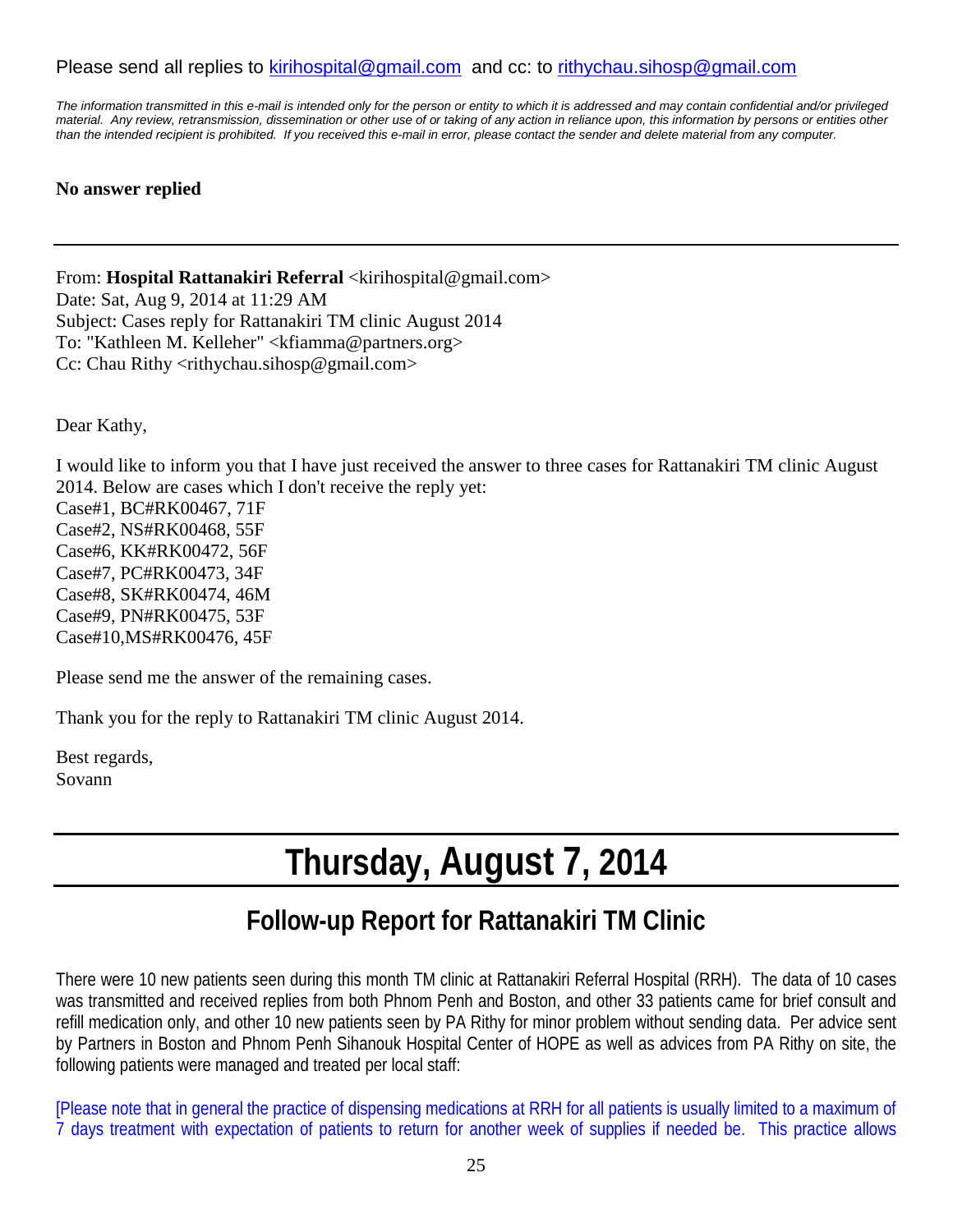clinicians to monitor patient compliance to taking medications and to follow up on drug side effects, changing of medications, new arising symptoms especially in patients who live away from the town of Banlung and/or illiterate. Nearly all medications and some lab tests not available/done at RRH are provided by SHCH to TM patients at no cost]

### **Treatment Plan for Rattanakiri TM Clinic August 2014**

### **1. BC#RK00467, 71F (Village III, Labansirk, Banlung, Rattanakiri)**

**Diagnosis:**

- 1. DMII
- 2. GERD

#### **Treatment:**

- 1. Metformin 500mg 1t po bid (#60)
- 2. Omeprazole 20mg 1t po qhs (#30)
- 3. Metoclopramide 10mg 1t po qd x 10d (#10)
- 4. Mebendazole 500mg 1t po qhs once (#1)
- 5. Educate on diabetic diet, foot care and regular exercise
- 6. Draw blood for Lyte, Creat, Glucose, TG, Tot chole, and HbA1C at SHCH

#### **Lab result on August 7, 2014**

| Na              | $=136$   | $[135 - 145]$         |
|-----------------|----------|-----------------------|
| K.              | $=4.7$   | $[3.5 - 5.0]$         |
| СI              | $= 98$   | $[95 - 110]$          |
| Creat           | $=79$    | $[44 - 80]$           |
| Gluc            | $= 18.5$ | $[4.1 - 6.1]$         |
| $T. Chol = 5.7$ |          | $\left[ <5.7 \right]$ |
| $TG = 2.5$      |          | $[-1.71]$             |
| HbA1C $=$ 13.9  |          | $[4.8 - 5.9]$         |

**Note after lab test resulted:** Increase Metformin 500mg 2t po bid

#### **2. NS#RK00468, 55F (Village I, Trapang Chres, Kon Mom, Rattanakiri) Diagnosis:**

- 1. DMII
	- 2. UTI
	- 3. Dyspepsia

#### **Treatment:**

- 1. Metformin 500mg 1t po bid (#60)
- 2. Ciprofloxacin 200mg 2t po bid x 3d (#12)
- 3. Ranitidine 150mg 1t po qhs for one month (#30)
- 4. Educate on diabetic diet, foot care and regular exercise
- 5. Draw blood for Lyte, Creat, Glucose, TG, Tot chole, and HbA1C at SHCH

#### **Lab result on August 7, 2014**

| Na              | $=139$  | [135 - 145]           |
|-----------------|---------|-----------------------|
| K.              | $=3.8$  | $[3.5 - 5.0]$         |
| СI              | $= 99$  | $[95 - 110]$          |
| Creat           | $=44$   | [44 - 80]             |
| Gluc            | $= 6.7$ | $[4.1 - 6.1]$         |
| $T. Chol = 5.2$ |         | $\left[ <5.7 \right]$ |
| $TG = 1.2$      |         | [<1.71]               |
| $HbA1C = 9.9$   |         | $[4.8 - 5.9]$         |

### **3. MT#RK00469, 21F (Village I, Trapang Chres, Kon Mom, Rattanakiri) Diagnosis:**

1. Lower back strain/sprain post trauma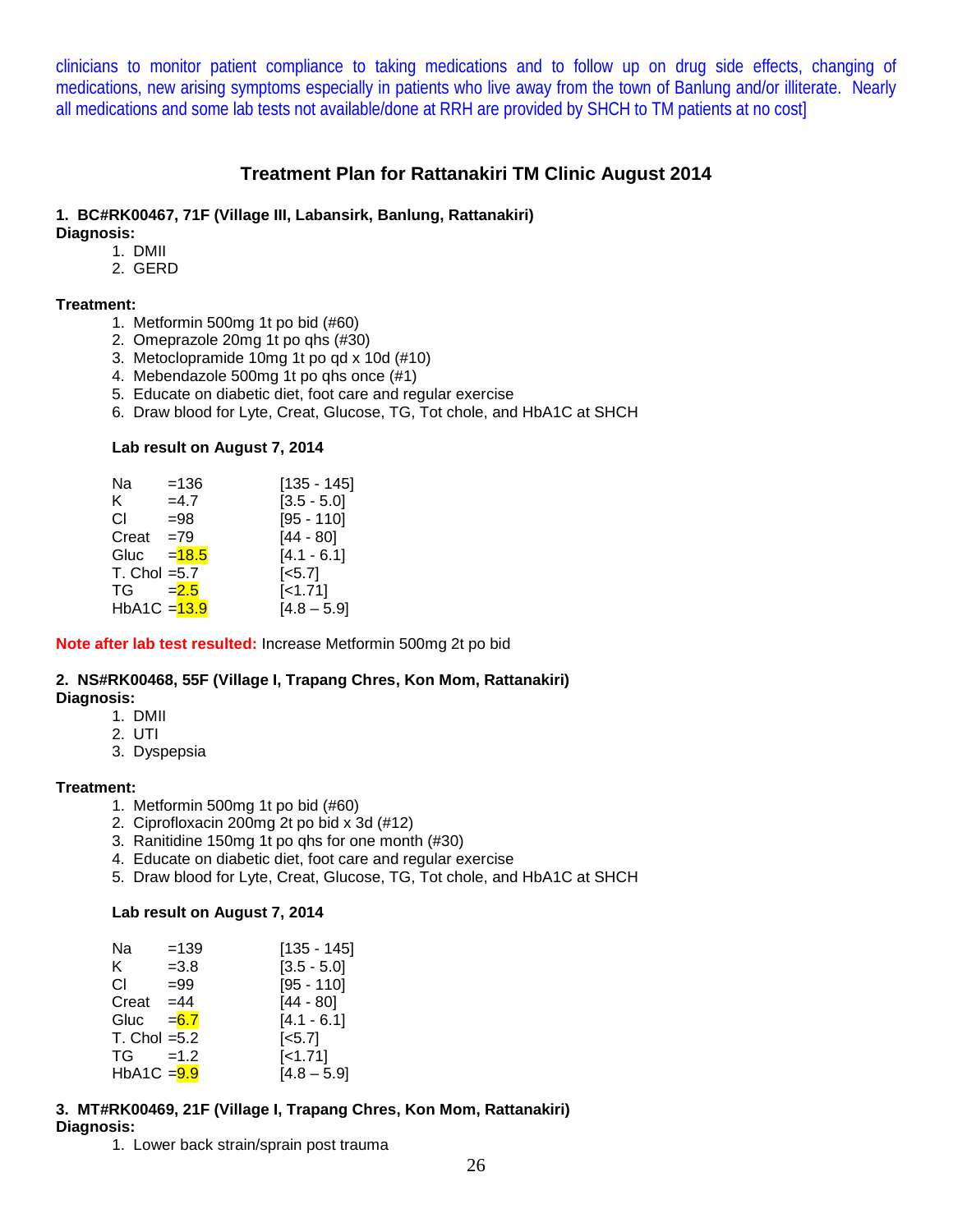#### **Treatment:**

- 1. Paracetamol 500mg 1-2t po qid prn (#50)
- 2. Ibuprofen 200mg 3t po tid pnr severe pain (#30)
- 3. Physiotherapy

#### **4. KY#RK00470, 29M (Kalai II Village, Kalai, Ochum, Rattanakiri) Diagnosis:**

1. DMI

#### **Treatment:**

- 1. Metformin 500mg 1t po bid (#60)
- 2. Glibenclamide 5mg 1t po bid (#60)
- 3. ASA 100mg 11/2t po qd (#60)
- 4. Educate on diabetic diet, foot care and regular exercise
- 5. Draw blood for CBC, Lyte, Creat, Glucose, TG, Tot chole, and HbA1C at SHCH

#### **Lab result on August 7, 2014**

| <b>WBC</b>   | $= 5.8$  | $[4 - 11x10^9/L]$                 | $= 129$<br>Na        | $[135 - 145]$         |
|--------------|----------|-----------------------------------|----------------------|-----------------------|
| <b>RBC</b>   | $= 5.1$  | $[4.6 - 6.0x10^{12}/L]$           | K<br>$=3.8$          | $[3.5 - 5.0]$         |
| Hb           | $= 11.3$ | $[14.0 - 16.0g/dL]$               | $= 89$<br>СI         | $[95 - 110]$          |
| Ht           | $=38$    | $[42 - 52\%]$                     | $= 55$<br>Creat      | $[53 - 97]$           |
| <b>MCV</b>   | $= 74$   | $[80 - 100$ fl]                   | Gluc<br>$= 32.0$     | $[4.2 - 6.4]$         |
| <b>MCH</b>   | $=22$    | $[25 - 35pg]$                     | T. Chol $=2.2$       | $\left[ <5.7 \right]$ |
| $MHCH = 30$  |          | $[30 - 37\%]$                     | TG<br>$=1.8$         | $\left[ 51.7 \right]$ |
| Plt          | $= 264$  | $[150 - 450x10^9/L]$              | HbA1C $=$ 18.5       | $[4.8 - 5.9]$         |
| Lymph $=1.6$ |          | $[1.00 - 4.00 \times 10^{9}/L]$   | AST<br>$=47$         | $\left[40\right]$     |
| Mono = 1.1   |          | $[0.10 - 1.00 \times 10^9/L]$     | $= 90$<br><b>ALT</b> | $\left[ < 41 \right]$ |
| <b>Neut</b>  | $=3.1$   | $[1.80 - 7.50 \times 10^{9} / L]$ |                      |                       |

**Note after lab test resulted:** Phone call to patient that he needs further evaluation and management

#### **5. US#RK00471, 55F (Phnom Svay Village, Labansirk, Banlung, Rattanakiri) Diagnosis:**

- 1. HTN
- 2. GERD

#### **Treatment:**

- 1. Amlodipine 5mg 1t po qd (buy)
- 2. Omeprazole 20mg 1t po qhs x 1month (#30)
- 3. Metoclopramide 10mg 1t po qd x 10d (#10)
- 4. Mebendazole 100mg 5t po qhs once (#5)
- 5. Encourage to do regular exercise
- 6. GERD prevention education
- 7. Draw blood for Lyte, Creat, Glucose, TG, Tot chole at SHCH

#### **Lab result on August 7, 2014**

| Na              | $=140$ | $[135 - 145]$         |
|-----------------|--------|-----------------------|
| K.              | $=4.0$ | $[3.5 - 5.0]$         |
| СI              | $=104$ | $[95 - 110]$          |
| Creat           | =68    | $[44 - 80]$           |
| Gluc            | $=4.9$ | $[4.1 - 6.1]$         |
| $T. Chol = 5.5$ |        | $\left[ <5.7 \right]$ |
| TG a            | $=0.9$ | $[-1.71]$             |

### **6. KK#RK00472, 56F (Village I, Labansirk, Banlung, Rattanakiri)**

- **Diagnosis:**
	- 1. DMII
	- 2. HTN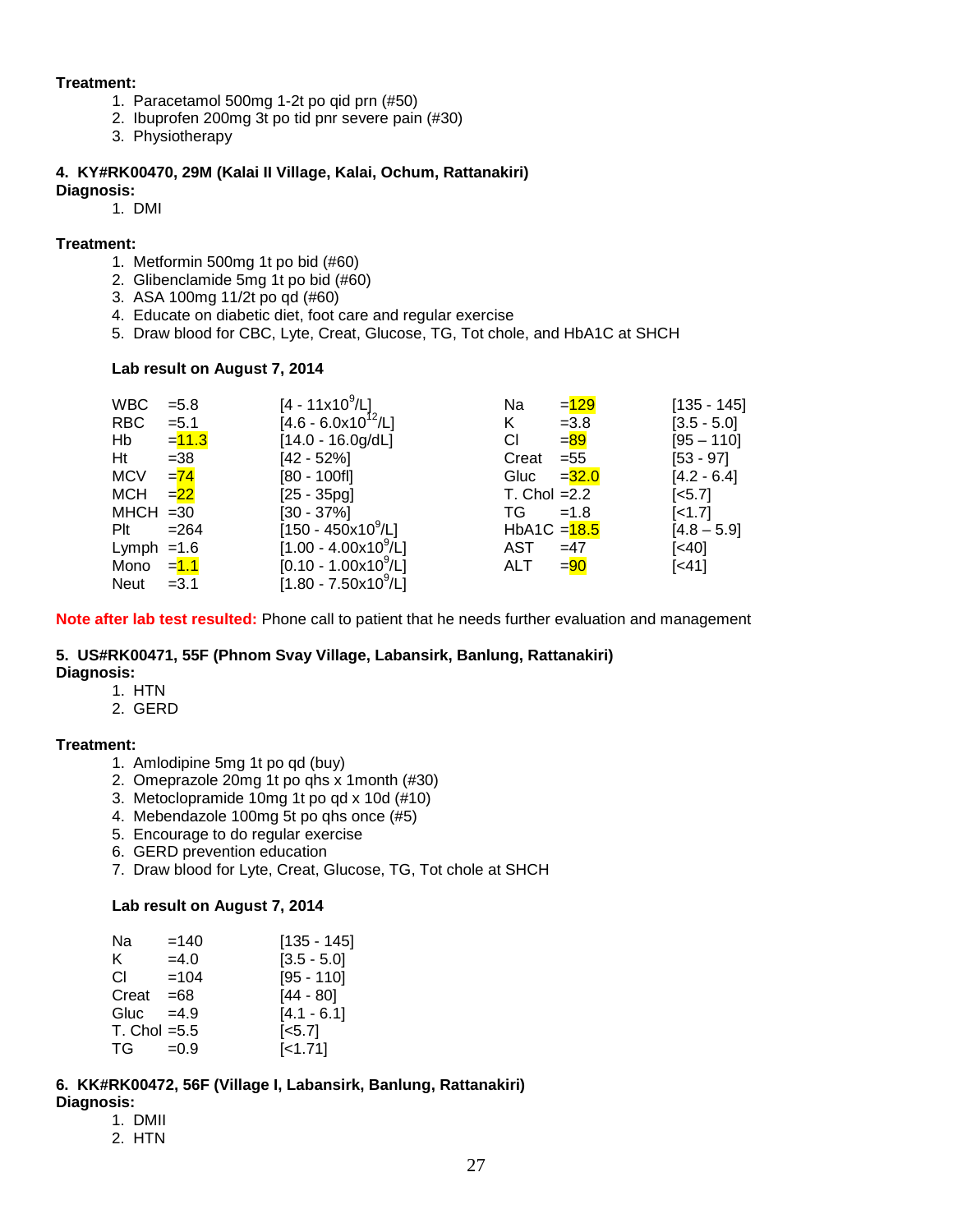#### **Treatment:**

- 1. Metformin 500mg 1t po bid
	- 2. Captopril 25mg 1/4t po bid
	- 3. ASA 100mg 1t po qd
	- 4. Educate on diabetic diet, foot care and regular exercise
	- 5. Draw blood for Lyte, Creat, Glucose, TG, Tot chole, and HbA1C at SHCH

#### **Note:** patient didn't come to receive treatment and blood drawing

## **7. PC#RK00473, 34F (Village I, Labansirk, Banlung, Rattanakiri)**

### **Diagnosis:**

1. DMI

#### **Treatment:**

- 1. Glibenclamide 5mg 1t po bid (#100)
- 2. Metformin 500mg 1t po bid (#100)
- 3. Tell patient to have eyes check with ophthalmologist
- 4. Educate on diabetic diet, foot care and regular exercise
- 5. Draw blood for Lyte, Creat, Glucose, TG, Tot chole, and HbA1C at SHCH

#### **Lab result on August 7, 2014**

| <b>WBC</b>     | $= 2.78$ | $[4 - 11 \times 10^9 / L]$       | Na                         | $= 130$  | $[135 - 145]$         |
|----------------|----------|----------------------------------|----------------------------|----------|-----------------------|
| <b>RBC</b>     | $= 5.1$  | $[3.9 - 5.5 \times 10^{12} / L]$ | Κ                          | $=4.2$   | $[3.5 - 5.0]$         |
| Hb             | $=14.8$  | $[12.0 - 15.0g/dL]$              | СI                         | $= 91$   | $[95 - 110]$          |
| Ht             | $=44$    | [35 - 47%]                       | Creat                      | $= 54$   | [44 - 80]             |
| <b>MCV</b>     | $= 87$   | $[80 - 100$ fl]                  | Gluc                       | $= 24.7$ | $[4.1 - 6.1]$         |
| <b>MCH</b>     | $= 29$   | $[25 - 35pq]$                    | T. Chol $=5.8$             |          | $\left[ <5.7 \right]$ |
| $MHCH = 34$    |          | $[30 - 37\%]$                    | TG                         | $=1.1$   | $[-1.71]$             |
| $P$ lt         | $= 232$  | $[150 - 450 \times 10^9$ /L]     | HbA1C $=\frac{15.7}{15.7}$ |          | $[4.8 - 5.9]$         |
| Neut           | $= 0.55$ | $[2.00 - 8.00]$                  | AST                        | $= 153$  | [<32]                 |
| Lymph $=1.90$  |          | $[1.00 - 4.00 \times 10^9 / L]$  | ALT                        | $= 242$  | $[<33]$               |
| Mono           | $=0.14$  | $[0.10 - 1.00 \times 10^9 / L]$  |                            |          |                       |
| Eosino $=0.13$ |          | $[0.08 - 0.40 \times 10^{9}$ /L] |                            |          |                       |
| Baso           | $=0.06$  | $[0.02 - 0.10]$                  |                            |          |                       |

**Note after lab test resulted:** Phone call to patient that she needs further evaluation and management at SHCH; and Patient came to SHCH.

#### **8. SK#RK00474, 46M (Akphivath, Labansirk, Banlung, Rattanakiri)**

### **Diagnosis:**

1. DMII

#### **Treatment:**

- 1. Metformin 500mg 2t po bid (#150)
- 2. Glibenclamide 5mg 1t po bid (#100)
- 3. Captopril 25mg 1/4t po bid (buy)
- 4. ASA 100mg 1t po qd (#60)
- 5. Stop traditional medicine
- 6. Educate on diabetic diet, foot care and regular exercise
- 7. Draw blood for Lyte, Creat, Glucose, TG, Tot chole, and HbA1C at SHCH

#### **Lab result on August 7, 2014**

| Na                         | $=137$  | [135 - 145]           |
|----------------------------|---------|-----------------------|
| ĸ.                         | $=4.2$  | $[3.5 - 5.0]$         |
| СI                         | $=101$  | $[95 - 110]$          |
| Creat                      | $= 98$  | $[53 - 97]$           |
| Gluc                       | $=14.3$ | $[4.1 - 6.1]$         |
| T. Chol = <mark>6.8</mark> |         | $\left[ <5.7 \right]$ |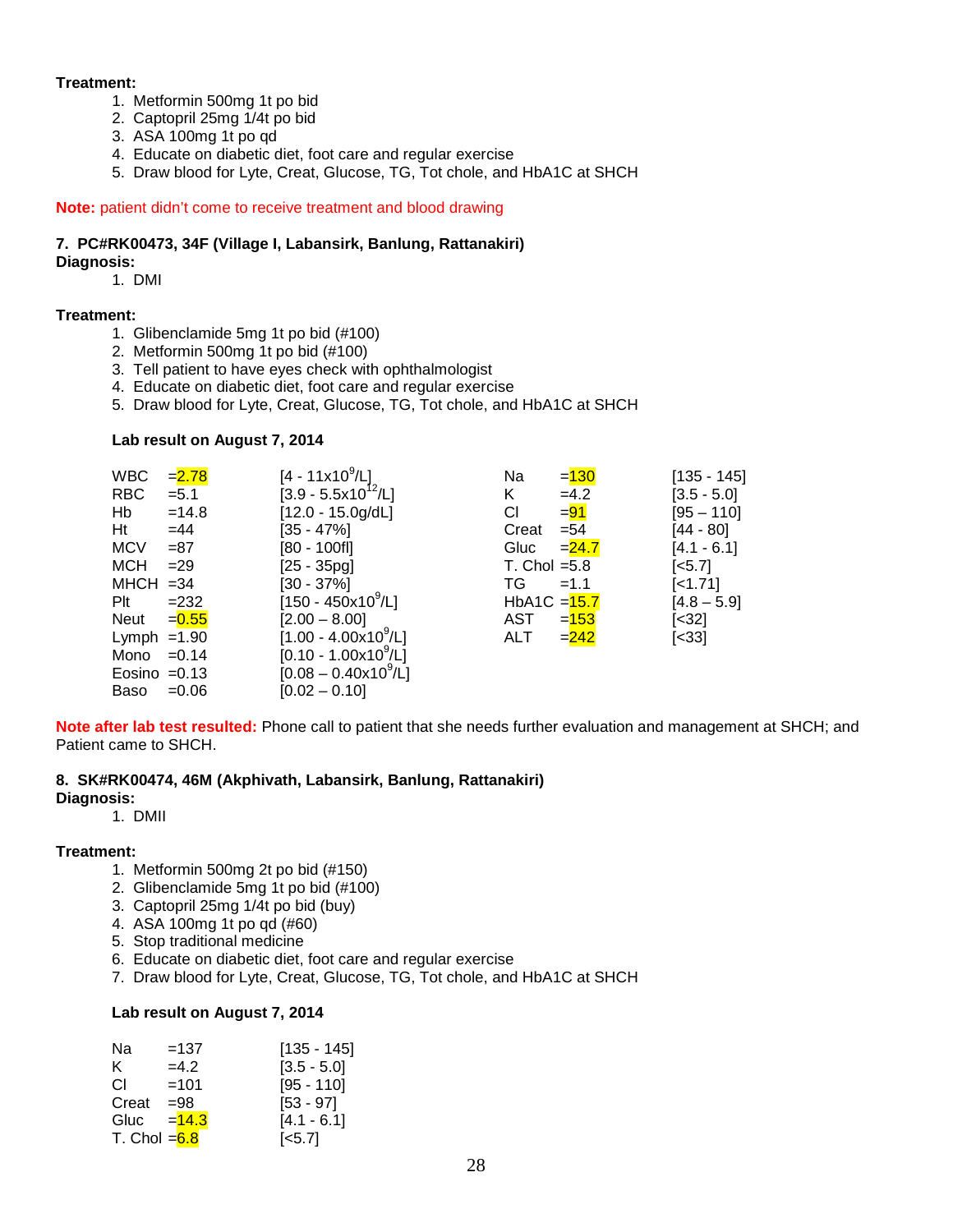| TG.            | $= 2.7$ | $\left[$ <1.71] |
|----------------|---------|-----------------|
| HbA1C $=$ 12.9 |         | $[4.8 - 5.9]$   |

#### **9. PN#RK00475, 53F (Okantel Village, Beung Kanseng, Banlung, Rattanakiri) Diagnosis:**

1. HTN

#### **Treatment:**

- 1. HCTZ 25mg 1t po qd (#70)
- 2. Eat low fat diet, do regular exercise
- 3. Draw blood for Lyte, Creat, Tot chole, TG at SHCH

#### **Lab result on August 7, 2014**

| Na                                                                                                                                                                                                                             | $=139$ | [135 - 145]         |
|--------------------------------------------------------------------------------------------------------------------------------------------------------------------------------------------------------------------------------|--------|---------------------|
| K.                                                                                                                                                                                                                             | $=4.0$ | $[3.5 - 5.0]$       |
| CI.                                                                                                                                                                                                                            | $=104$ | $[95 - 110]$        |
| Creat                                                                                                                                                                                                                          | $=43$  | $[53 - 97]$         |
| T. Chol $=6.2$                                                                                                                                                                                                                 |        | $\left[ 5.7\right]$ |
| TG and the set of the set of the set of the set of the set of the set of the set of the set of the set of the set of the set of the set of the set of the set of the set of the set of the set of the set of the set of the se | $=1.6$ | $[-1.71]$           |

#### **10. MS#RK00476, 45F (Akphivath Village, Labansirk, Banlung, Rattanakiri) Diagnosis:**

- 1. GERD
- 2. Severe Anemia

#### **Treatment:**

- 1. Omeprazole 20mg 1t po qhs x 2months (#30)
- 2. Metoclopramide 10mg 1t po qhs x 15d (#15)
- 3. Mebendazole 500mg 1t po qd once (#1)
- 4. FeSO4/Folate 200/0.4mg 1t po bid (#100)
- 5. GER prevention education
- 6. Draw blood for CBC, Peripheral blood smear, Reticulocyte count, ESR, Lyte, Creat, LFT, TSH at SHCH

#### **Lab result on August 7, 2014**

| <b>WBC</b>             | $= 5.56$               | $[4 - 11 \times 10^9 / L]$           | Na         | $=139$   | [135 - 145]     |
|------------------------|------------------------|--------------------------------------|------------|----------|-----------------|
| RBC                    | $= 3.4$                | $[3.9 - 5.5x10^{12}/L]$              | Κ          | $=4.0$   | $[3.5 - 5.0]$   |
| Hb                     | $= 5.8$                | $[12.0 - 15.0g/dL]$                  | CI         | $=106$   | $[95 - 110]$    |
| Ht                     | $= 21$                 | [35 - 47%]                           | Creat      | $=47$    | [44 - 80]       |
| MCV                    | $= 61$                 | [80 - 100fl]                         | AST        | $=$ $44$ | [<32]           |
| МСН                    | $=17$                  | $[25 - 35pq]$                        | <b>ALT</b> | $= 35$   | [<33]           |
| MHCH = <mark>28</mark> |                        | [30 - 37%]                           | TSH        | $=3.03$  | $[0.27 - 4.20]$ |
| Plt                    | $=355$                 | [150 - 450x10 <sup>9</sup> /L]       |            |          |                 |
| Lymph $=2.59$          |                        | $[0.70 - 4.40 \times 10^9/L]$        |            |          |                 |
| Mono                   | $=0.22$                | $[0.10 - 0.80 \times 10^9/L]$        |            |          |                 |
| Neut                   | $=2.58$                | $[2.00 - 8.00 \times 10^9/\text{L}]$ |            |          |                 |
| $Eosino = 0.13$        |                        | $[0.08 - 0.40]$                      |            |          |                 |
| Baso                   | $=0.04$                | $[0.02 - 0.10]$                      |            |          |                 |
|                        | Peripheral blood smear |                                      |            |          |                 |
|                        | Microcytic             | $2+$                                 |            |          |                 |

#### **Peripheral blood smear**

| Microcytic          | 2+      |
|---------------------|---------|
| Hypochromic         | $^{2+}$ |
| Macrocytic          | $2 +$   |
| Schistocytes        | $2+$    |
| <b>Target cells</b> | $1+$    |
| Poikolocytosis      | $2 +$   |
| Spherocytes         | 15%     |
|                     |         |

| Reticulocyte count | $= 7.8$ | $[0.5 - 1.5]$ |
|--------------------|---------|---------------|
| <b>ESR</b>         | $= 10$  | $ 0 - 25 $    |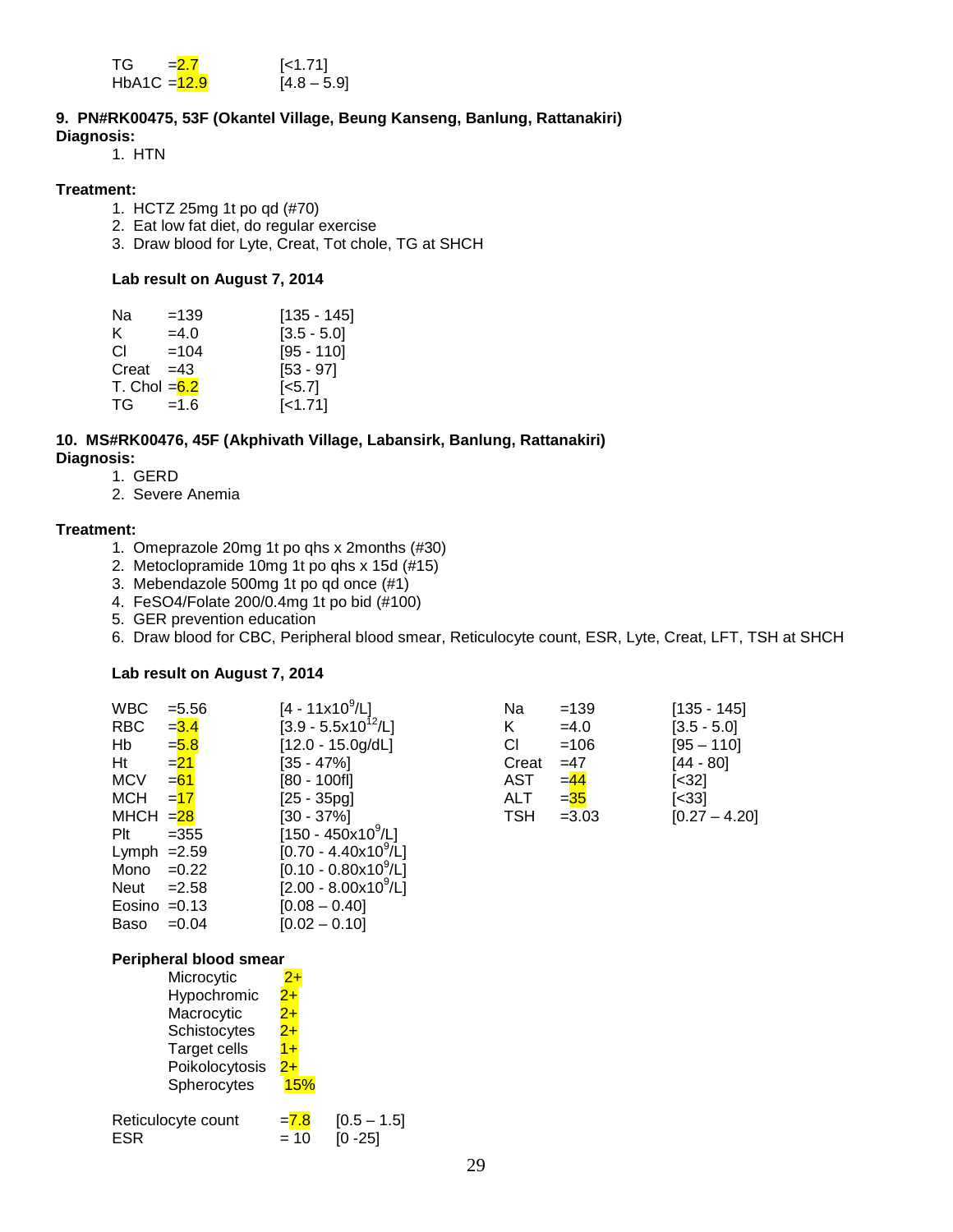### **Patients who come for brief consult and refill medicine**

### **1. NH#RK00010, 59F (Village III)**

#### **Diagnosis:**

- 1. HTN
- 2. DMII
- 3. VHD (AI/MR)

#### **Treatment:**

- 1. Atenolol 50mg 2t po qd (#100)
- 2. Amlodipine 5mg 1t po qd (buy)
- 3. Captopril 25mg 1t po bid (buy)
- 4. Glibenclamide 5mg 1t po bid (buy)
- 5. Metformin 500mg 3t po qAM, 2t po qPM (buy)
- 6. ASA 100mg 1t po qd (#60)

### **2. KY#RK00069, 65F (Village III)**

#### **Diagnosis:**

1. DMII with PNP

### **Treatment:**

- 1. Glibenclamide 5mg 2t po bid (#100)
- 2. Metformin 500mg 3t po qAM, 2t po qPM (buy)
- 3. Captopril 25mg 1t po bid (buy)
- 4. ASA 100mg 1t po qd (#60)
- 5. Amitriptylin 25mg 1/4t po qhs (#15)
- 6. Draw blood for Glucose and HbA1C at SHCH

### **Lab result on August 7, 2014**

| Gluc           | $=12.9$ | $[4.1 - 6.1]$ |
|----------------|---------|---------------|
| HbA1C $=$ 11.3 |         | $[4.8 - 5.9]$ |

**Note after lab test resulted:** Add Pioglitasone 15mg 1t po qd

#### **3. EB#RK00078, 41F (Village IV), KON MOM**

- **Diagnosis:**
	- 1. CHF
	- 2. Incompleted RBBB

#### **Treatment:**

- 1. Captopril 25mg 1/2t po qd (buy)
- 2. Digoxin 0.25mg 1t po qd (#70)
- 3. Spironolactone 25mg 1t po bid (#130)

### **4. SP#RK00081, 58F (Village III, LBS)**

**Diagnosis:**

- 1. HTN
- 2. DMII
- 3. Liver cirrhosis (Hepatitis C)

#### **Treatment:**

- 1. Metformin 500mg 1t po bid (buy)
- 2. Amlodipine 10mg 1t po qd (#65)
- 3. Spironolactone 25mg 1t po bid (#120)
- 4. Propranolol 40mg 1/4t po bid (#35)

## **5. OT#RK00155, 52F (Bor Keo)**

### **Diagnosis:**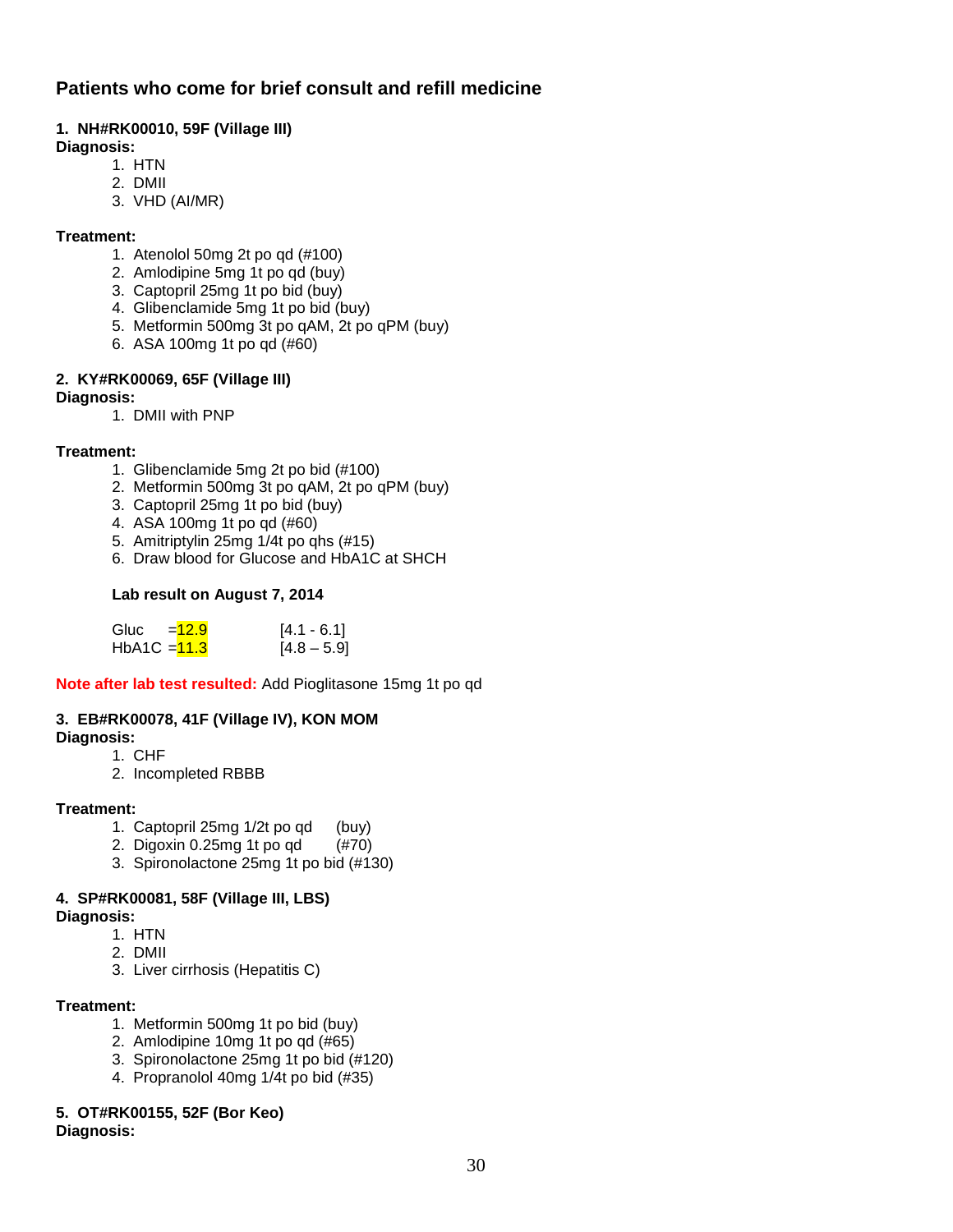- 1. HTN
- 2. DMII

### **Treatment:**

- 1. Insulin NPH 30UI qAM and 17UI qPM (buy)
- 2. Metformin 500mg 1t po qhs (buy)
- 3. Losartan 50mg 1t po qd (buy)
- 4. Atenolol 50mg 1t po qd (buy)
- 5. ASA 100mg 1t po qd (buy)
- 6. Amitriptylin 25mg 1/2t po qhs (buy)
- 7. Follow up with CMC in Phnom Penh

### **6. KK#RK00231, 51F (Village I)**

### **Diagnosis:**

1. DMII

### **Treatment:**

- 1. Glibenclamide 5mg 2t po bid (#100)
- 2. Metformin 500mg 2t po bid (buy)
- 3. Captopril 25mg 1/4t po bid (buy)

### **7. SV#RK00256, 49M (Village I)**

- **Diagnosis:** 
	- 1. DMII
	- 2. HTN

### **Treatment:**

- 1. Glibenclamide 5mg 2t po bid (#150)
- 2. Metformin 500mg 3t qAM and 2t qPM (buy)
- 3. Pioglitazone 15mg 2t po qd (buy)
- 4. Captopril 25mg 1t po bid (buy)

### **8. KC#RK00260, 50F (Village V)**

### **Diagnosis:**

1. DMII

### **Treatment:**

- 1. Metformin 500mg 1t po bid (#120)
- 2. Captopril 25mg 1/2t po bid (buy)
- 3. ASA 100mg 1t po qd (#60)

### **9. SS#RK00299, 50F (Thmey Village)**

### **Diagnosis:**

- 1. DMII
- 2. HTN

### **Treatment:**

- 1. Glibenclamide 5mg 1t po bid (#120)
- 2. Metformin 500mg 2t po bid (buy)
- 3. Pioglitazone 15mg 1t po qd (buy)
- 4. Captopril 25mg 1/2t bid (buy)
- 5. Amlodipine 10mg 1/2t po qd (#32)
- 6. ASA 100mg 1t po qd (#60)
- 7. Draw blood for Glucose and HbA1C at SHCH

### **Lab result on August 7, 2014**

| Gluc           | $=7.3$ | $[4.1 - 6.1]$ |
|----------------|--------|---------------|
| HbA1C $=$ 10.7 |        | $[4.8 - 5.9]$ |

**Note after lab test resulted:** Increase Metformin 500mg 3t qAM, 2t qPM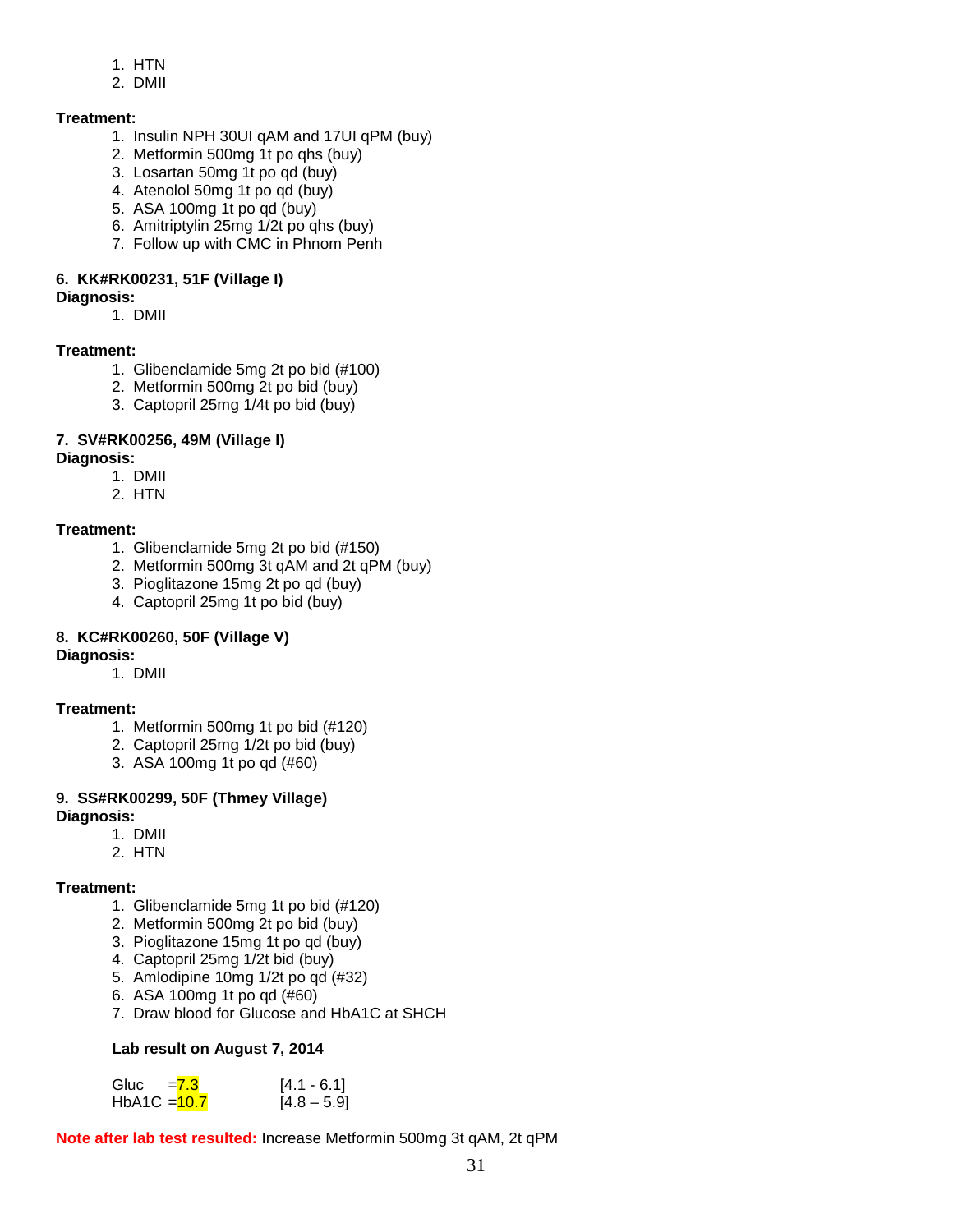### **10. CT#RK00318, 33F (Village I)**

**Diagnosis:** 

1. DMII

#### **Treatment:**

- 1. Metformin 500mg 3t po qAM, 2t po qPM (#100)
- 2. Glibenclamide 5mg 1t po bid (buy)
- 3. Pioglitazone 15mg 1t po qd (buy)
- 4. Draw blood for Glucose and HbA1C at SHCH

#### **Lab result on August 7, 2014**

| Gluc $= 9.9$  | $[4.1 - 6.1]$ |
|---------------|---------------|
| HbA1C $= 9.3$ | $[4.8 - 5.9]$ |

**Note after lab test resulted:** Increase Glibenclamide 5mg 2t po bid

#### **11. TS#RK00320, 53M (Village V)**

**Diagnosis:** 

- 1. DMII
- 2. HTN

#### **Treatment:**

- 1. Glibenclamide 5mg 2t po bid (buy)
- 2. Metformin 500mg 2t po bid (#100)
- 3. Captopril 25mg 1t po bid (buy)
- 4. Amlodipine 5mg 1t po qd (buy)

#### **12. HY#RK00341, 43M (Village VI, Labansirk commune) Diagnosis:**

- 1. DMII
- 2. HTN
- 3. Hyperlipidemia

#### **Treatment:**

- 1. Metformine 500mg 3t po qAM, 2t po qPM (#100)
- 2. Glibenclamide 5mg 2t po bid (buy)
- 3. Atenolol 50mg 1/2t po qd (#30)
- 4. Captopril 25mg 1/2t po bid (buy)
- 5. Amitriptylin 25mg 1/4t po qhs (#20)

### **13. CS#RK00390, 52F (Village I, LBS)**

#### **Diagnosis:**

- 1. DMII
- 2. HTN
- 3. Obesity

#### **Treatment:**

- 1. Metformin 500mg 3t po qAM and 2t po qPM (buy)
- 2. Glibenclamide 5mg 1t po bid (#100)
- 3. Captopril 25mg 1t po bid (buy)
- 4. Amlodipine 10mg 1t po qd (buy)
- 5. HCTZ 25mg 1t po qd (#60)
- 6. Atenolol 50mg 1/2t po qd (buy)
- 7. Draw blood for Creat, Glucose and HbA1C at SHCH

#### **Lab result on August 7, 2014**

| Creat | $=117$  | $[44 - 80]$   |
|-------|---------|---------------|
| Gluc  | $= 8.7$ | $[4.1 - 6.1]$ |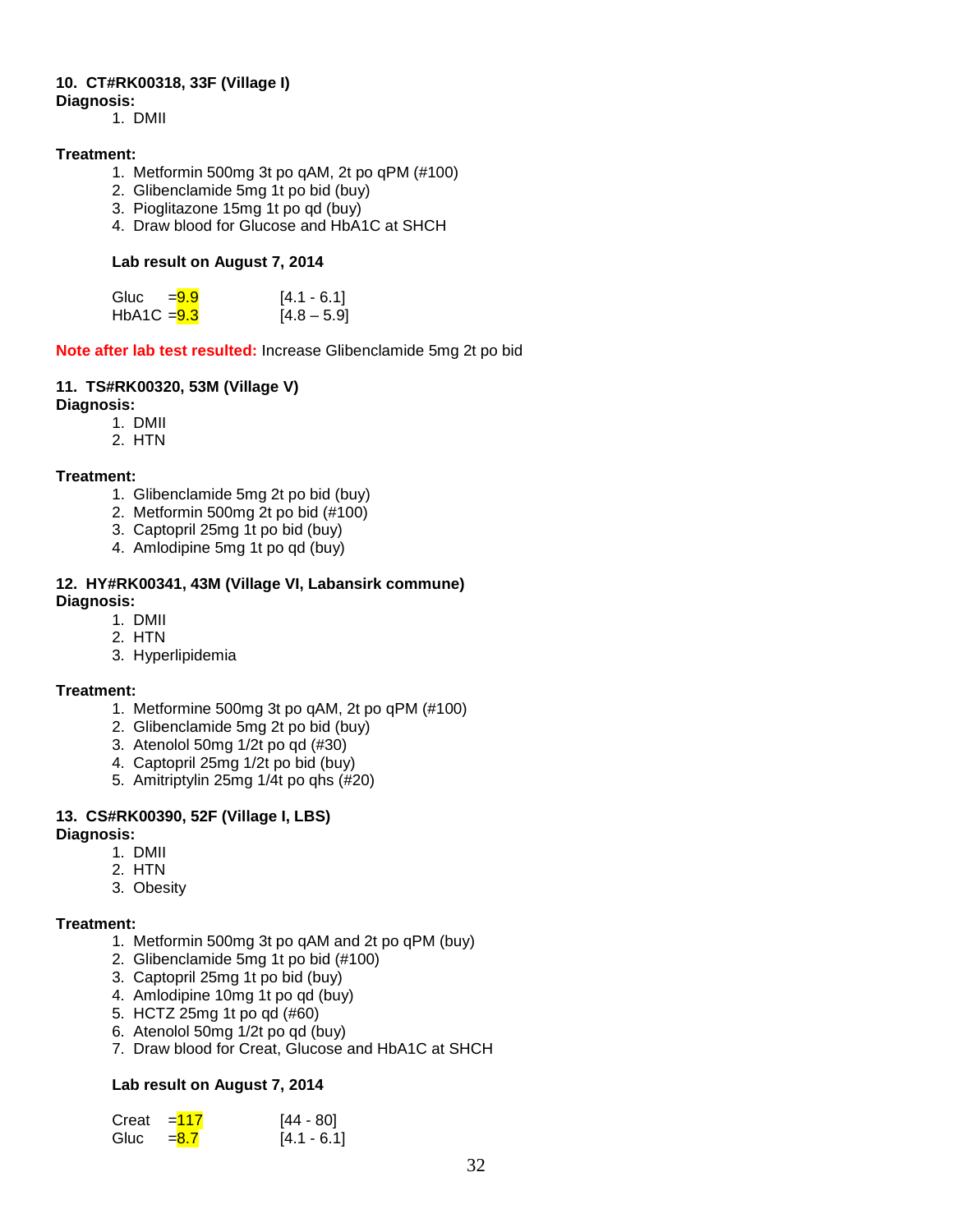### **14. CA#RK00392, 48M (Village III, LBS)**

#### **Diagnosis:**

1. DMII with PNP

#### **Treatment:**

- 1. Metformin 500mg 2t po bid (#100)
- 2. Glibenclamide 5mg 1t po bid (buy)
- 3. Captopril 25mg 1/2t po bid (buy)
- 4. Draw blood for Glucose and HbA1C at SHCH

#### **Lab result on August 7, 2014**

| Gluc          | $= 9.4$ | $[4.1 - 6.1]$ |
|---------------|---------|---------------|
| $HbA1C = 5.6$ |         | $[4.8 - 5.9]$ |

#### **15. SS#RK00395, 51F (Village I, Bor Keo) Diagnosis:**

- 1. DMII
- 2. HTN

#### **Treatment:**

- 1. Metformin 500mg 1t po qhs (#65)
- 2. Glibenclamide 5mg 1t po qd (buy)
- 3. Captopril 25mg 1t po bid (#buy)
- 4. Atenolol 50mg 1/2t po qd (#35)

#### **16. CM#RK00399, 52F (Village IV, Kachagn, Banlung) Diagnosis:**

- 1. DMII
- 2. HTN

#### **Treatment:**

- 1. Metformin 500mg 2t po bid (#100)
- 2. Glibenclamide 5mg 1t po qd (buy)
- 3. Captopril 25mg 1t po bid (buy)
- 4. Atenolol 100mg 1/2t po qd (#35)
- 5. Amlodipine 5mg 1t po qd (buy)
- 6. ASA 100mg 1t po qd (#60)

#### **17. RR#RK00413, 51F (Peark, Yalung, Oyadav) Diagnosis:**

- 1. DMII
- 2. HTN
- 3. Dyspepsia

#### **Treatment:**

- 1. Metformin 500mg 1t po bid (buy)
- 2. Glibenclamide 5mg 1t po qd (#60)
- 3. Captopril 25mg 1t po bid (buy)
- 4. Ranitidine 150mg 1t po qhs (#30)
- 5. Metoclopramide 10mg 1t po qhs x 15d (#15)

#### **18. MH#RK00415, 56M (Akphivath Village, Labansirk, Banlung) Diagnosis:**

### 1. DMII

2. HTN

#### **Treatment:**

1. Metformin 500mg 1t po bid (buy)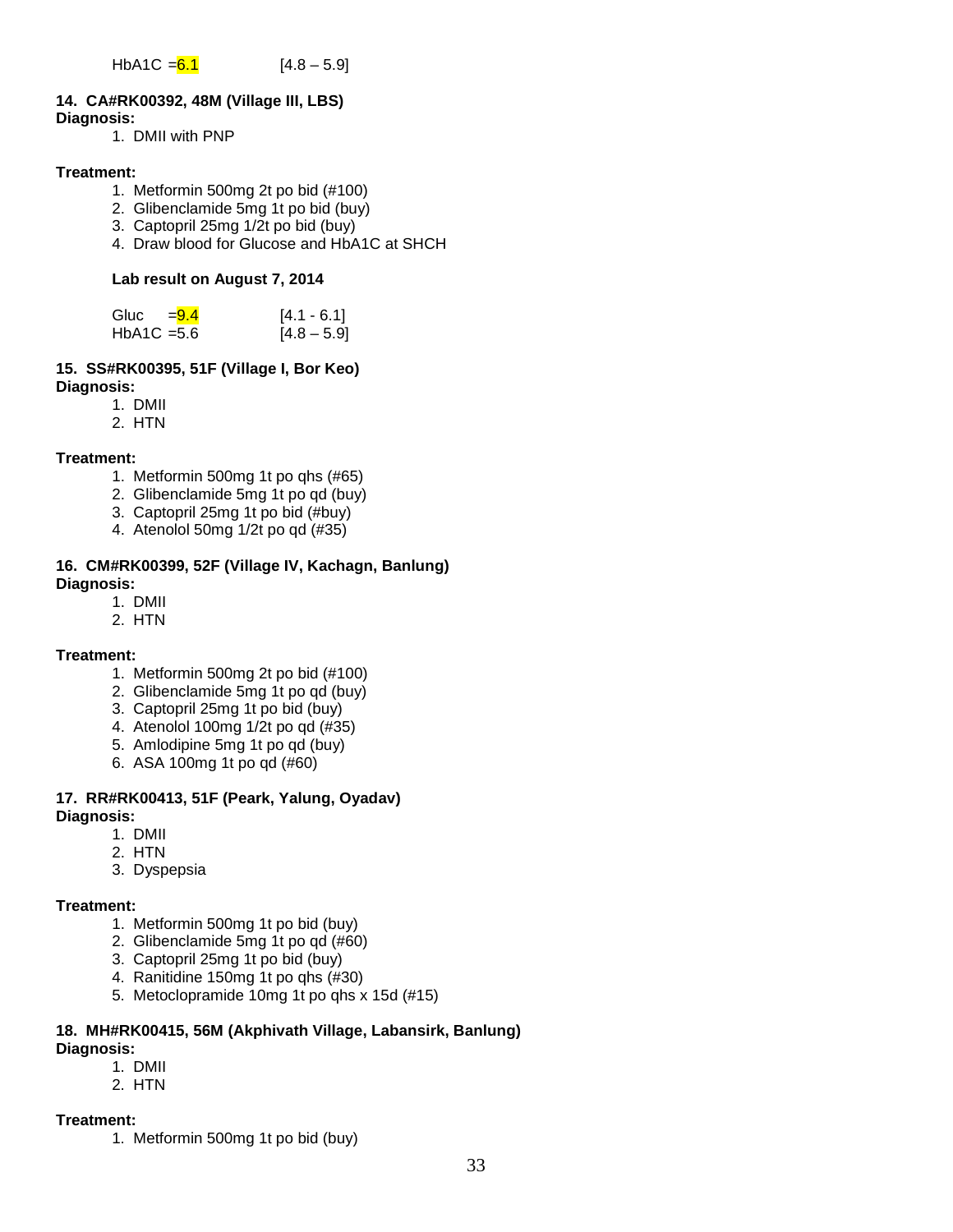- 2. Glibenclamide 5mg 1t po bid (#100)
- 3. Captopril 25mg 1t po bid (buy)
- 4. Amlodipine 5mg 1t po qd (buy)
- 5. ASA 100mg 1t po qd (#60)

#### **19. YC#RK00416, 43M (Chey Chumnas Village, Labansirk, Banlung)**

#### **Diagnosis:**

1. HTN

#### **Treatment:**

- 1. Captopril 25mg 1t po bid (buy)
- 2. Amlodipine 5mg 1t po qd (buy)

#### **20. SC#RK00422, 45M (Village I, Lamenh, Borkeo) Diagnosis:**

- 1. DMII
- 2. HTN

### **Treatment:**

- 1. Glibenclamide 5mg 1t po qd (#60)
- 2. Captopril 25mg 1/2t po bid (buy)
- 3. ASA 100mg 1t po qd (#60)

### **21. CT#RK00436, 48F (Village I, Lamenh, Borkeo) Diagnosis:**

1. HTN

### **Treatment:**

- 1. Captopril 25mg 1t po bid (buy)
- 2. HCTZ 25mg 2t po qd (#120)

#### **22. LL#RK00444, 92F (Village VI, Beung Kanseng, Banlung) Diagnosis:**

- 1. CHF
- 2. A-fib
- 3. Bi-atrium dilate
- 4. Valvulo-heart disease (TR, AR, MR, AS)

### **Treatment:**

- 1. Digoxin 0.25mg 1/2t po qd (#35)
- 2. Enalapril 10mg 1/4t po qd (#20)
- 3. Furosemide 40mg 1/4t po qd (#20)
- 4. ASA 100mg 1t po qd (#60)

### **23. NS#RK00450, 32M (7 Makara Village, Labansirk, Banlung, Rattanakiri)**

- **Diagnosis:**
	- 1. DMII

### **Treatment:**

- 1. Metformin 500mg 1t po bid (#100)
- 2. Glibenclamide 5mg 1t po bid (buy)
- 3. Draw blood for Glucose and HbA1C at SHCH

#### **Lab result on August 7, 2014**

| Gluc          | $= 6.7$ | $[4.1 - 6.1]$ |
|---------------|---------|---------------|
| HbA1C $= 6.4$ |         | $[4.8 - 5.9]$ |

### **24. PS#RK00454, 38M (Okantel Village, Beung Kanseng Commune, Banlung district, Rattanakiri province) Diagnosis:**

1. DMII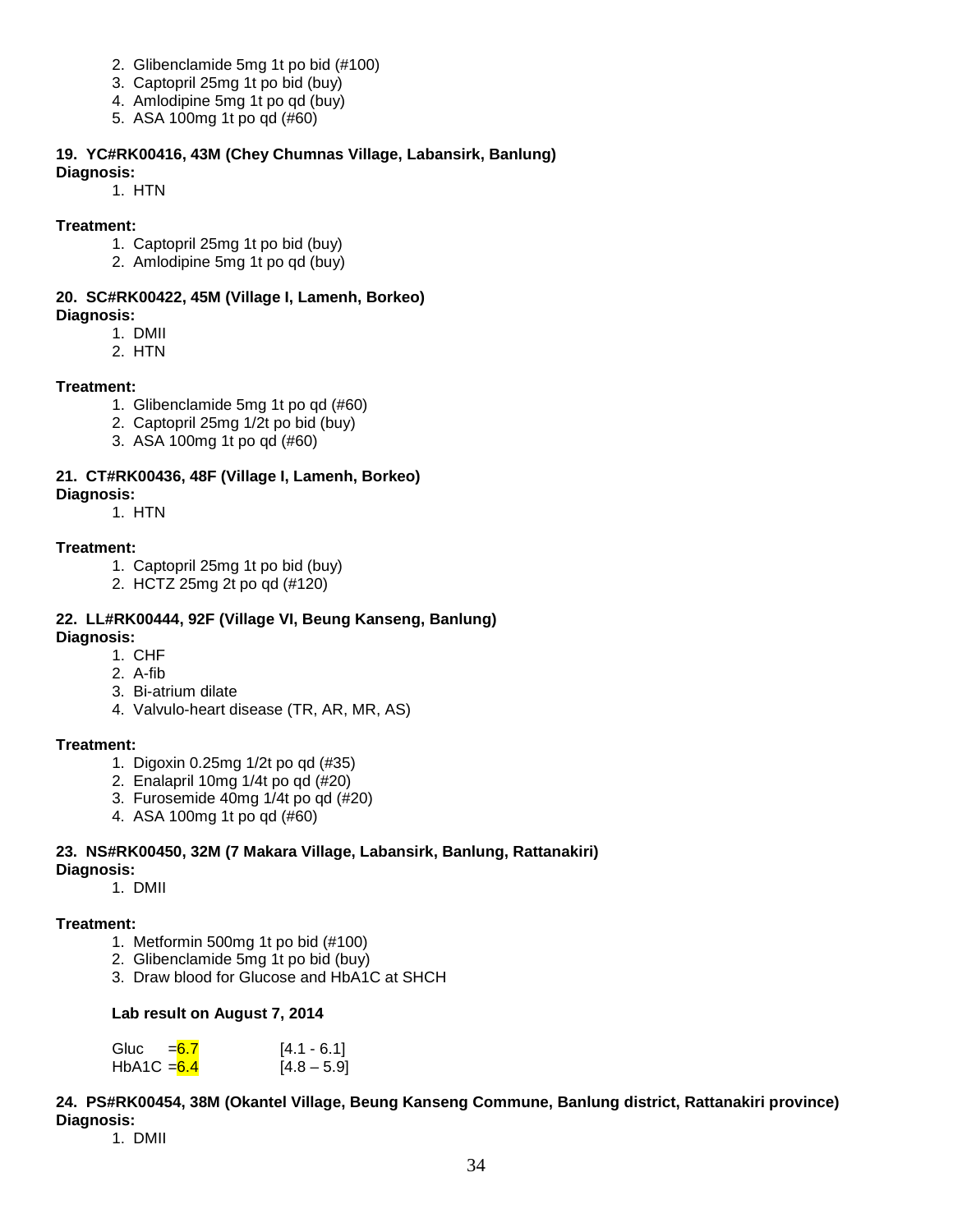#### 2. HTN

#### **Treatment:**

- 1. Metformin 500mg 2t po bid (#80)
- 2. Glibenclamide 5mg 1t po qd (buy)
- 3. Captopril 25mg 1/2t po bid (buy)
- 4. ASA 100mg 1t po qd (#60)
- 5. Review on diabetic diet, do regular exercise and foot care

#### **25. ES#RK00456, 55F (Chey Chumnas Village, Labansirk commune, Banlung district) Diagnosis:**

1. HTN

#### **Treatment:**

- 1. Amlodipine 10mg 1/2t qd (#30)
- 2. Captopril 25mg 1t po bid (buy)

#### **26. LS#RK00457, 62M (Village I, Lamenh Commune, Bokeo district) Diagnosis:**

1. DMII

#### **Treatment:**

- 1. Metformin 850mg 1t po tid (buy)
- 2. Diamicron 30mg 1t po qd (buy)
- 3. Draw blood for Glucose and HbA1C at SHCH

#### **Lab result on August 7, 2014**

| Gluc         | $= 8.3$ | $[4.1 - 6.1]$ |
|--------------|---------|---------------|
| HbA1C $=6.2$ |         | $[4.8 - 5.9]$ |

#### **27. KM#RK00458, 55M (Village IV, Kachagn, Banlung, Rattanakiri) Diagnosis:**

- 1. DMII
- 2. Osteoarthritis

#### **Treatment:**

- 1. Metformin 500mg 1t po bid (#60)
- 2. Captopril 25mg 1/4t po bid (buy)
- 3. ASA 100mg 1t po qd (#60)

#### **28. LS#RK00459, 51F (Oromeat Village, Labansirk, Banlung, Rattanakiri) Diagnosis:**

1. HTN

#### **Treatment:**

- 1. HCTZ 25mg 1t po qd (#65)
- 2. Draw blood for Lyte, Creat, Tot chole, and TG at SHCH

#### **Lab result on August 7, 2014**

| Na    |               |                    |
|-------|---------------|--------------------|
|       | $=138$        | [135 - 145]        |
| K.    | $=4.5$        | $[3.5 - 5.0]$      |
| СI    | $= 98$        | $[95 - 110]$       |
| Creat | $= 52$        | $[44 - 80]$        |
|       | Tot choel=4.3 | [ <sub>5.7</sub> ] |
| TG    | $=1.5$        | $[-1.7]$           |
| AST   | $=42$         | $[<32]$            |
| ALT   | $=42$         | [<33]              |
|       |               |                    |

**29. BS#RK00460, 69F (Akphivath Village, Labansirk, Banlung, Rattanakiri)**